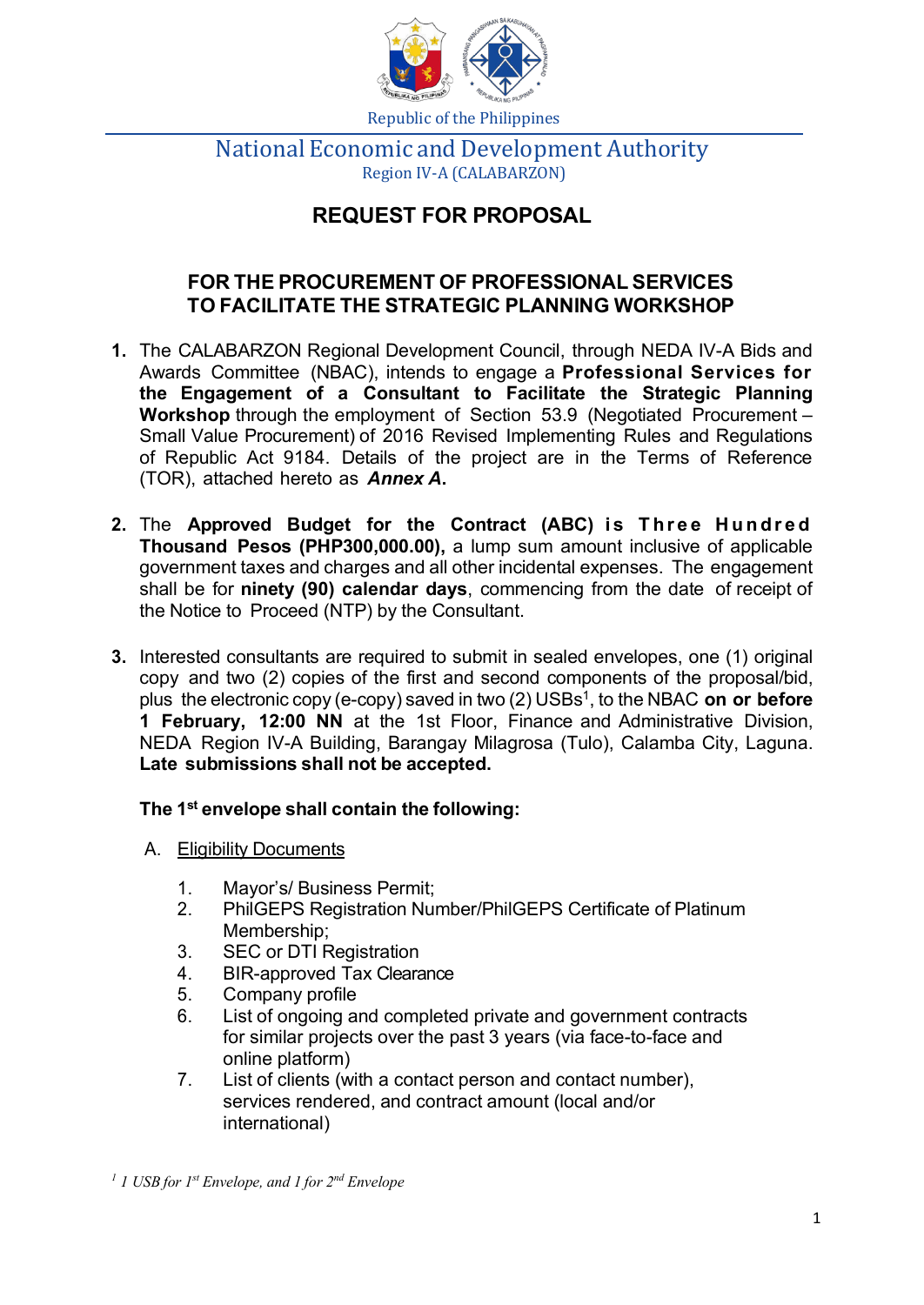8. Omnibus Sworn Statement using GPPB prescribed Form (**please use the form attached hereto as** *Annex B***).**

The Omnibus Sworn Statement shall be accompanied by a duly **notarized Special Power of Attorney, Board/Partnership Resolution, or Secretary's Certificate,** whichever is applicable, granting the representative of the bidder authority to do, execute and perform all acts necessary to participate, submit the bid, and to sign and execute the ensuing contract for the subject procurement.

- B. Technical Proposal Documents
	- 1. Technical Proposal Forms *(please use TPF1 to TPF8 attached hereto as Annex C)*
		- TPF1. Technical Proposal Submission Form
		- TPF2. Consultant's References
		- TPF3. Comments and Suggestions on the Terms of Reference and Data, Services and Facilities to be provided by NEDA
		- TPF4. Description of the Methodology and Work Plan for Performing the Project
		- TPF5. Team Composition and Task

TPF6. Curriculum Vitae (CV) for Proposed Professional Staff TPF7. Time Schedule for Professional Personnel TPF8. Activity (Work) Schedule

- 2. **Certificate of satisfactory service** on delivering quality service within schedule and/or results of client satisfaction survey/s administered from **at least two (2)** of its previous clients within the last three (3) years.
- 3. Statement of the consultant specifying its nationality and confirming that those who will perform the services are registered professionals authorized by the appropriate regulatory body to practice those professions and allied professions

#### **The 2nd envelope shall contain the following:**

A. Financial Proposal Forms *(please use FPF1 to FPF6 attached hereto as Annex D)*

FPF1. Financial Proposal Submission Form FPF2. Summary of Costs FPF3. Breakdown of Price per Activity FPF4. Breakdown of Remuneration per Activity FPF5. Reimbursable per Activity FPF6. Miscellaneous Expenses

*Note: Financial Proposal must be inclusive of all applicable government taxes and charges. Sample templates as a guide for bidders in filling out FPF1 and FPF 2 are attached hereto as Annex E.*

B. The consultant's audited financial statements, showing, among others, the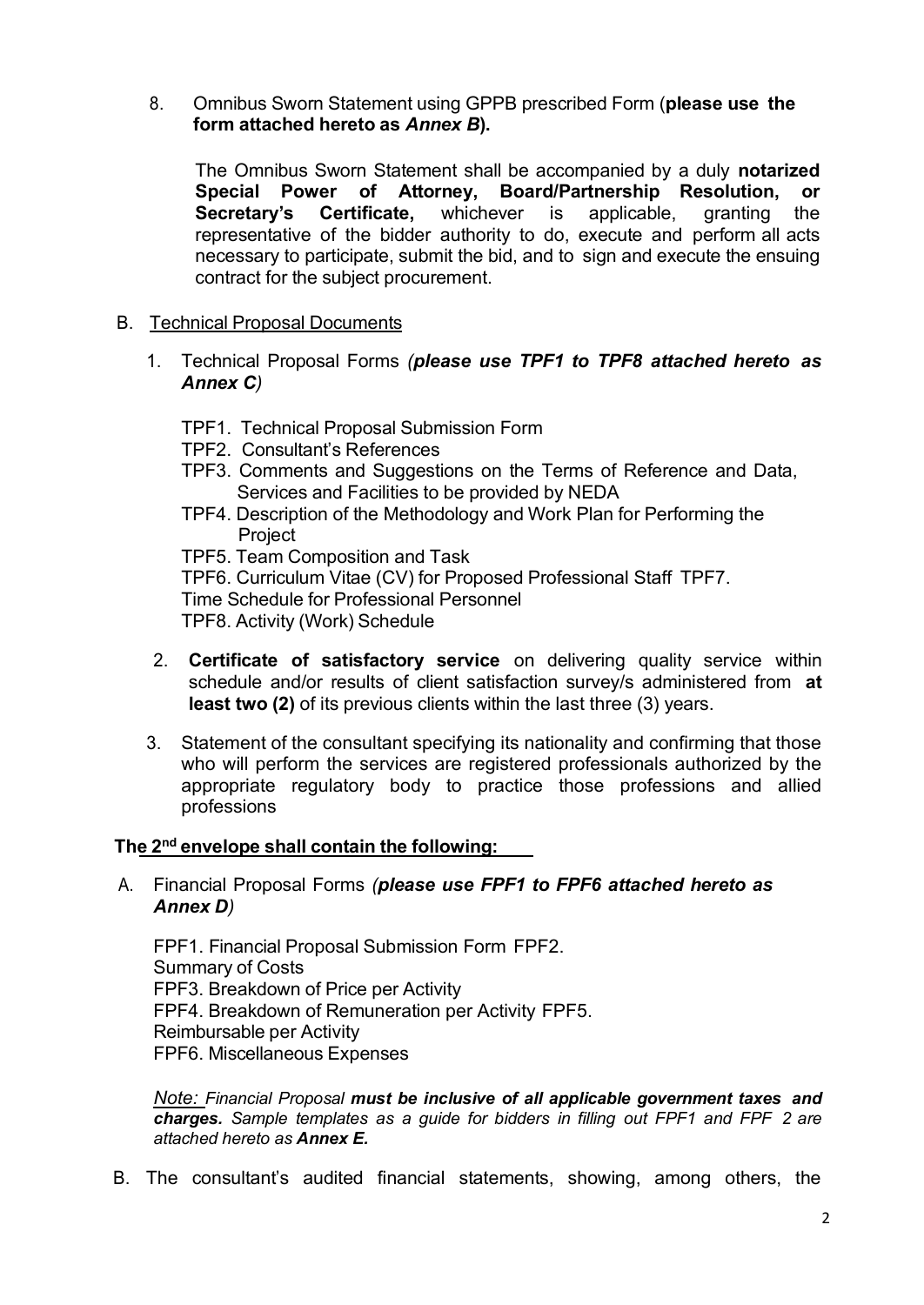consultant's total and current assets and liabilities, stamped "received' by the BIR or its duly accredited and authorized institutions, for the preceding calendar year which should not be earlier than two (2) years from the date of submission of the proposal.

- **4.** Interested consultants shall enclose their original Eligibility Documents and Technical Documents in one sealed envelope marked "ORIGINAL – ELIGIBILITY DOCUMENTS AND TECHNICAL DOCUMENTS", and the original of their Financial Proposal in another sealed envelope marked "ORIGINAL – FINANCIAL PROPOSAL", sealing them all in an outer envelope marked "ORIGINAL PROPOSAL".
- **5.** Each copy of the first, second, and third envelopes shall be similarly sealed duly marking the inner envelopes as "COPY NO. AND TECHNICAL PROPOSAL" and "COPY NO. - ELIGIBILITY DOCUMENTS - FINANCIAL PROPOSAL"

and the outer envelope as "COPY NO. ", respectively. These envelopes containing the original and the copies shall then be enclosed in one single envelope. **See diagram attached hereto as** *Annex F.*

**One (1) USB labeled "1st Envelope"** shall contain the e-copy of the Eligibility Documents and Technical Proposal Documents while another **one (1) USB labeled "2nd Envelope"** shall contain the e-copy of the Financial Proposal.

| <b>Activities</b>                                            | <b>Schedule</b> |             |  |  |  |  |
|--------------------------------------------------------------|-----------------|-------------|--|--|--|--|
|                                                              | Date            | <b>Time</b> |  |  |  |  |
| Posting of the Request for Proposal                          | 12 January 2022 |             |  |  |  |  |
| <b>Pre-Bid Conference</b>                                    | 20 January 2022 | 2:00 PM     |  |  |  |  |
| Deadline for submission of<br>Proposals <sup>2</sup>         | 1 February 2022 | 12:00 NN    |  |  |  |  |
| Opening of Proposals (Legal &<br><b>Technical Documents)</b> | 1 February 2022 | $1:30$ PM   |  |  |  |  |

**6.** The schedule of SVP activities shall be as follows:

*<sup>2</sup> Eligibility, Technical, and Financial Proposal*

- **7.** The Small Value Procurement (SVP) process will be conducted through simultaneous opening and evaluation of the legal requirements and technical proposals which will be opened using the non-discretionary "pass/fail" criterion as specified in the 2016 Revised IRR of RA 9184.
- **8.** The CALABARZON Regional Development Council, through NBAC, will hold a **virtual Pre-Bid Conference on 20 January 2022, 2:00 PM**, which shall be open to all interested parties with a written authorization letter from their principals. The NBAC will be using Zoom as the videoconferencing platform. An interested consultant should submit a letter in advance, addressed to the NBAC Chairperson via electronic mail at **gs.neda4a@gmail.com**, containing the name, email address, and contact number of its authorized representative/s, and certifying that said representative/s has/have authority to speak for and on behalf of the Consultant.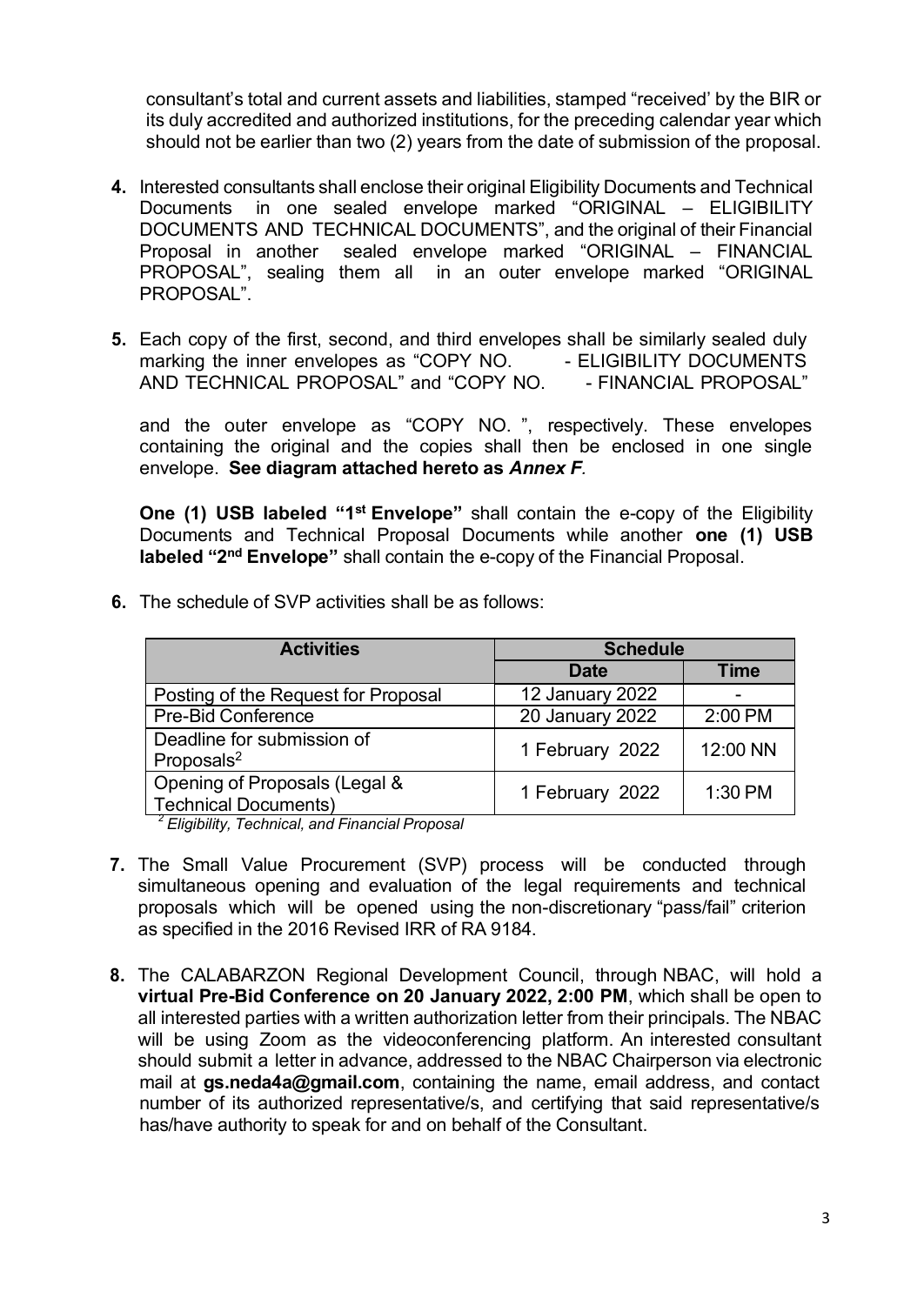*Note: Opening of Proposals shall be held in the presence of the participating consultants' authorized representatives via videoconferencing.*

*Interested consultants will submit the eligibility, technical and financial proposals. The eligibility will be opened first. Those firms that pass the first screening through presence/absence of document will proceed to the opening of the Technical Proposal. The TWG will conduct its evaluation. Those that pass the hurdle rate will be invited to the opening of the Financial Proposal.*

- **9.** Proposals shall be evaluated using the Quality-Cost Based Selection/Evaluation (QCBS/E) procedure at a weight ratio of *80% for the Technical Proposal and 20% for the Financial Proposal*. The criteria and rating system for the evaluation of proposals are provided in the TOR.
- **10.** The complete set of Request for Proposal and the TOR may be acquired by interested Consultants at the 1st Floor, Finance and Administrative Division, NEDA Region IV-A Building, Barangay Milagrosa (Tulo), Calamba City, Laguna.

It may also be downloaded free of charge from the websites of the Philippine Government Electronic Procurement System (PhilGEPS) and the NEDA Region IV-A website (https://calabarzon.neda.gov.ph/).

- **11.** The CALABARZON Regional Development Council, through NBAC, reserves the right to accept or reject any proposals, declare a failure of bidding, or not award the contract at any time before contract award under Section 41 of RA 9184 and its IRR, without thereby incurring any liability to the affected interested consultants.
- **12.** The CALABARZON Regional Development Council/NEDA IV-A shall in no case be held responsible or liable for any costs incurred by the consultant.
- **13.**For further information, please refer to:

#### *MARY CREZEL A. PRANGAN*

*Acting Secretariat, Bids and Awards Committee NEDA Region IV-A Building, Barangay Milagrosa (Tulo), Calamba City, Laguna 4027 Email: [gs.neda4a@gmail.com](mailto:gs.neda4a@gmail.com) Telephone No.: (049) 502-0250 Fax: (049) 502-0289 Website: https://calabarzon.neda.gov.ph/*

Issued on 12 January 2022.

**VALTER L. MORADA** Chairperson, NEDA IV-A BAC and OIC-Assistant Regional Director, NEDA IV-A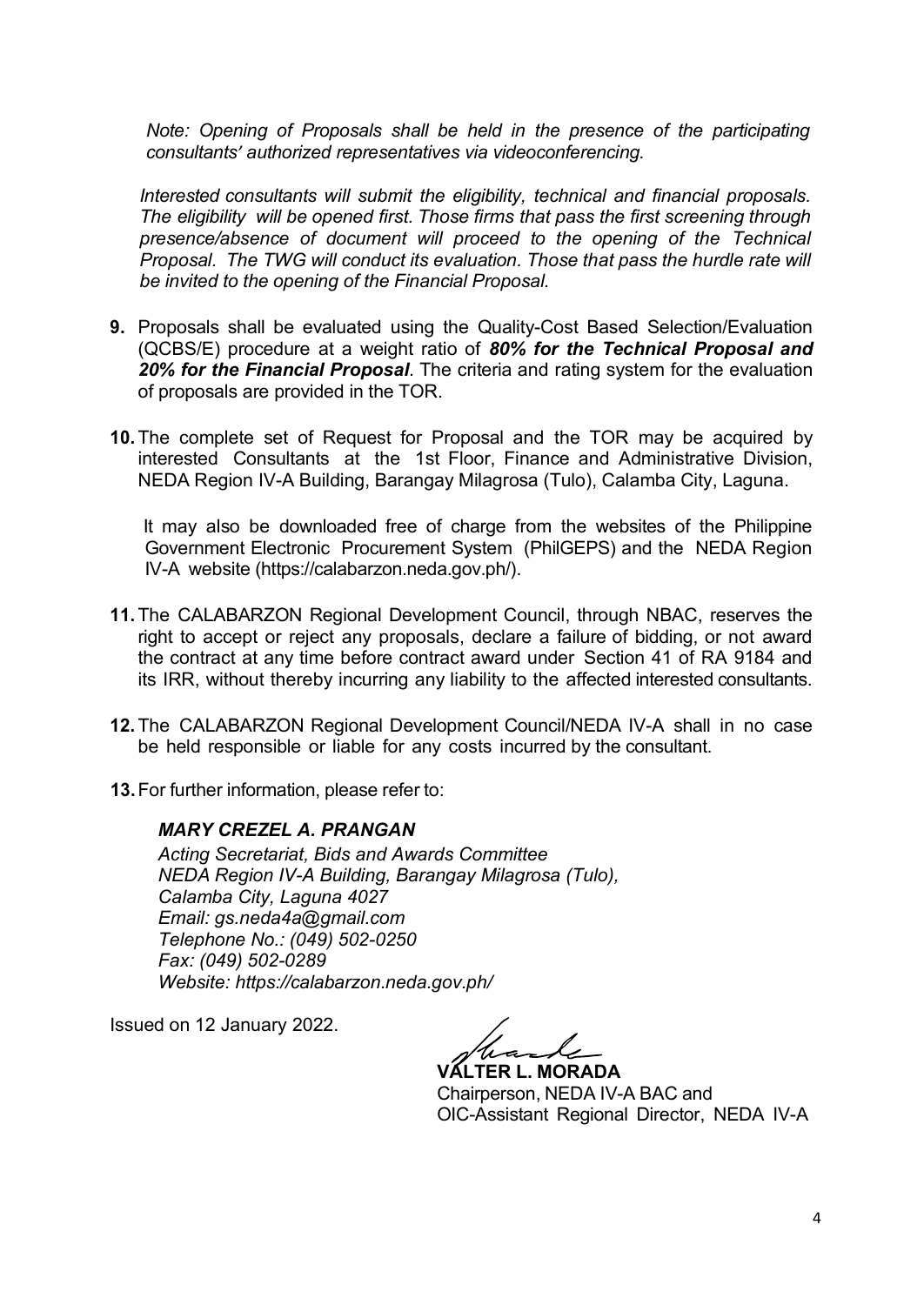#### **Terms of Reference ENGAGEMENT OF A CONSULTANT TO FACILITATE THE STRATEGIC PLANNING WORKSHOP**

#### **I. Background**

The CALABARZON Regional Development Council (RDC) reactivated the Investment Promotion Group (IPG) in June 2016 through RDC Resolution No. IV-A-67-2016. The IPG serves as the institutional mechanism to promote trade and investment in CALABARZON. Correspondingly, the IPG-Technical Working Group (IPG-TWG) chaired by DTI was created on August 15, 2017, as the technical arm of the IPG.

The RDC, during its Full Council Meeting on March 14, 2018, confirmed the RDC Execom Resolution No. IV-A-01-2018: "Approving the Creation of a Committee for each of the Five (5) CALABARZON Priority Industries", namely: Electronics, Metals, Automotive, IT-BPM, and Petrochemicals. Each Committee was thereby tasked to prepare Action Plans to implement the recommendations of the Preliminary Studies on the Five (5) Priority Industries conducted by the state universities and colleges in the region.

During the 4<sup>th</sup> IPG-TWG Meeting conducted on September 19, 2018, at Lima Park Hotel in Batangas, it was discussed and agreed that a Strategic Planning Workshop for the CALABARZON Investment Promotion Program be conducted to have a clear direction and blueprint for moving forward considering that the institutional mechanism is already in place. This strategic planning process is needed to help the group develop a clear vision and mission, set goals, define ways/strategies to meet the goals, and finally, develop action plans.

This activity has been approved in the Work and Financial Plan (WFP) since 2019 as a face-to-face activity. With circumstances such as the failed bidding in 2019 and the health and safety situation brought to us by the Global COVID-19 pandemic in 2020, it remains unimplemented. During April 28, 2021, IPG-TWG meeting on the discussion for the revision of the IPG WFP, it was suggested to conduct the Workshop online in consideration that it has been long overdue and new strategies should be formulated to adapt to the New Normal. To address this concern, a consulting firm with experience in conducting workshops via an online platform is necessary to implement the strategic planning workshop.

#### **II. Objectives**

The general objective is to bring together in an online platform the relevant key industry players in the government and private sectors to develop a Strategic Plan for CALABARZON focusing on Investment Promotion.

Specifically, the strategic planning intends to achieve the following:

- 1. Develop a strategic plan within a short-term, medium-term, and long-term plan for the Investment Promotion Program of CALABARZON
- 2. Develop and determine, in a consensus manner, the vision, mission, goals, objectives, core values, and strategies of the CALABARZON IPG which will serve as a blueprint for steering the IPG, TWG, and the concerned Priority Industry Committees (Electronics, Metals, Automotive, Petrochemical, and IT-BPM)
- 3. Determine priority investment promotion projects and come up with an action plan for the IPG as a group and the regional five (5) priority industries and Agribusiness per province.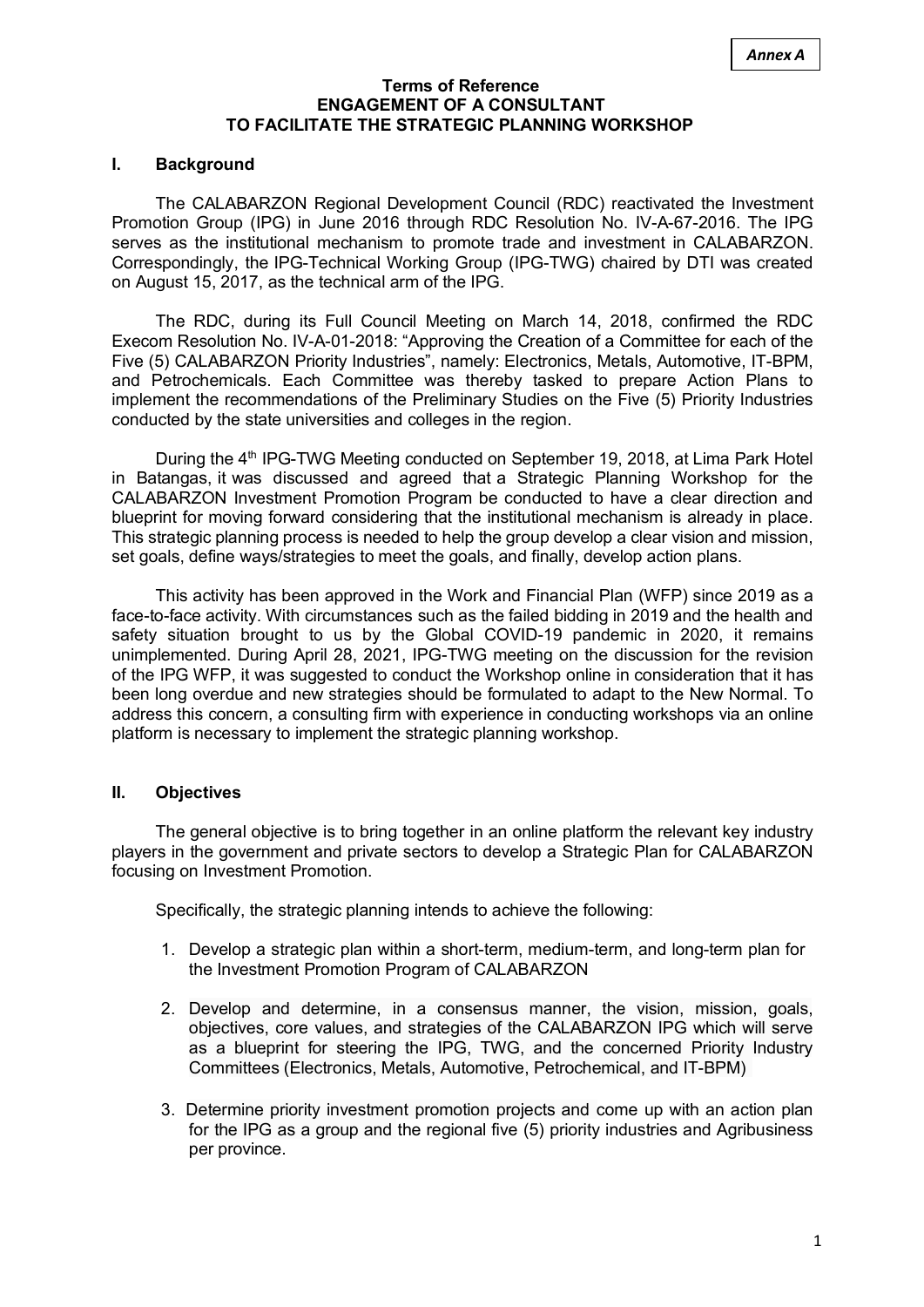#### **III. Scope of Work**

The scope and focus of the assignment are to provide technical and facilitation support to the creation of a Strategic Plan for Investment Promotion Program in CALABARZON. In particular, the Consulting Firm shall perform the following tasks:

- Submit a proposal outlining the concept and design of the Strategic Planning Workshop, Moderation Plan, and Pre-workshop template based on the proposed program (please see attached)
- Conduct a pre-consultation activity with the IPG-TWG members
- Facilitate and moderate the conduct of 5-day Strategic Planning Workshop with plenary and break-out sessions
- Submit the formulated Strategic Plan with Analysis, Interpretation, Conclusions/ Recommendations containing Vision, Mission, Core Values and Goals; Strategies, Work Plan for Investment Promotion and Action Plan for each of the top 5 priority industries and Agribusiness in collaboration Submit workshop proceedings/documentation.

#### **IV. Qualification Requirements**

The Consulting Firm shall comply with the following:

#### **Competency Requirements**

#### **a. Consulting Firm**

- Must have experience in facilitating/conducting Strategic Planning for the last three (3) years
- Must have at least two (2) completed projects for government agencies for the last five (5) years in Strategic Planning Facilitation
- Must have at least six (6) conducted workshops/training via the online platform
- Must assign/dispatch a consultant or group of Consultants to conduct/facilitate the Strategic Planning workshop in plenary and breakout sessions
- Should be registered with the Philippine Government Electronic Procurement System (PhilGEPS) as a legitimate service provider for government requirements and with complete business registration documents (please see attached required documents for submission)

#### b. **Facilitator(s)**

- Must have experience in facilitating/conducting Strategic Planning for the last three (3) years
- Must have experience in investment promotions for the last three (3) years
- Must have experience/involvement in any of the following: developing Roadmaps; Industry Development Plans; SWOT Analysis; Value Chain Analysis; Industry Clustering Strategies and other similar works for the last three (3) years
- Must have the ability to effectively facilitate consultations/workshops, a strong command of the English language excellent verbal and written communication skills based on the positive feedback/ratings received from the previous engagements
- Must have experience in conducting/facilitating workshops/training via the online platform
- Must have attended at least 30 hours of training on investment promotions and any related field within the last five (5) years
- A bachelor degree holder in Business Administration, Management, or any related courses covering Strategic Planning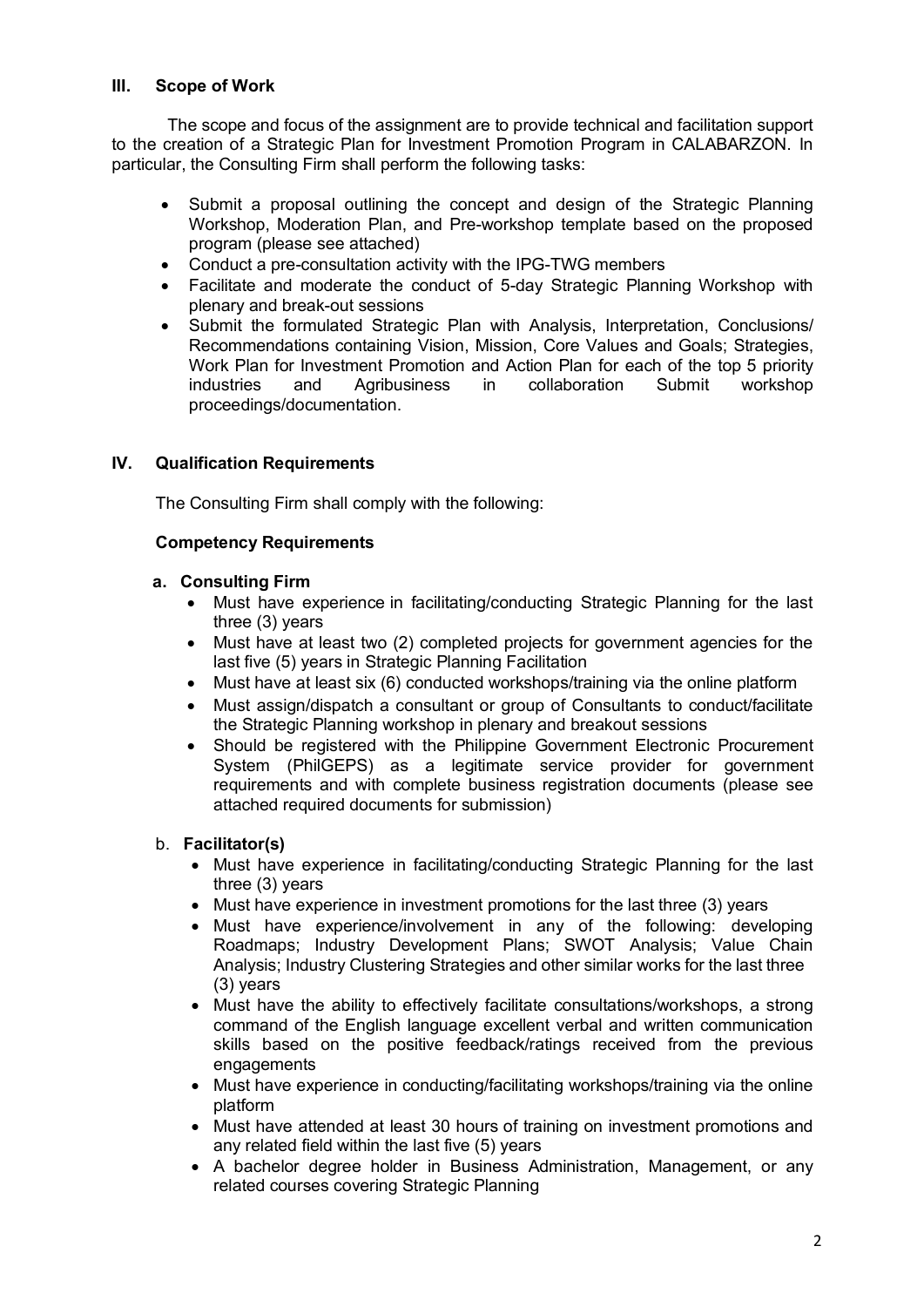#### **c. Documenter**

- Must have experience in providing documentation services for the last three (3) years
- A bachelor degree holder in Administration or any related courses

#### **Other Requirements**

- a. Under RA No. 9184 and its revised Implementing Rules and Regulations (IRR), the proposals shall be evaluated using the Quality-Cost Based Evaluation (QCBE) procedure, 80% technical proposal, and 20% financial proposal ratio.
- b. To pass the technical evaluation, the Consulting Firm must pass the **hurdle rate of 60%,** based on the following set of criteria:

| <b>Criteria</b>                                            | <b>Score/Points</b> |
|------------------------------------------------------------|---------------------|
| Experience and Capability of the<br><b>Consulting Firm</b> | 30                  |
|                                                            |                     |
| 2. Experience and Capability of the<br>Facilitator(s)      | 40                  |
| 3. Experience and Capability of the                        | 10                  |
| Documenter                                                 |                     |
| 4. Financial Capability                                    | 20                  |
| ʻotal                                                      | 10G                 |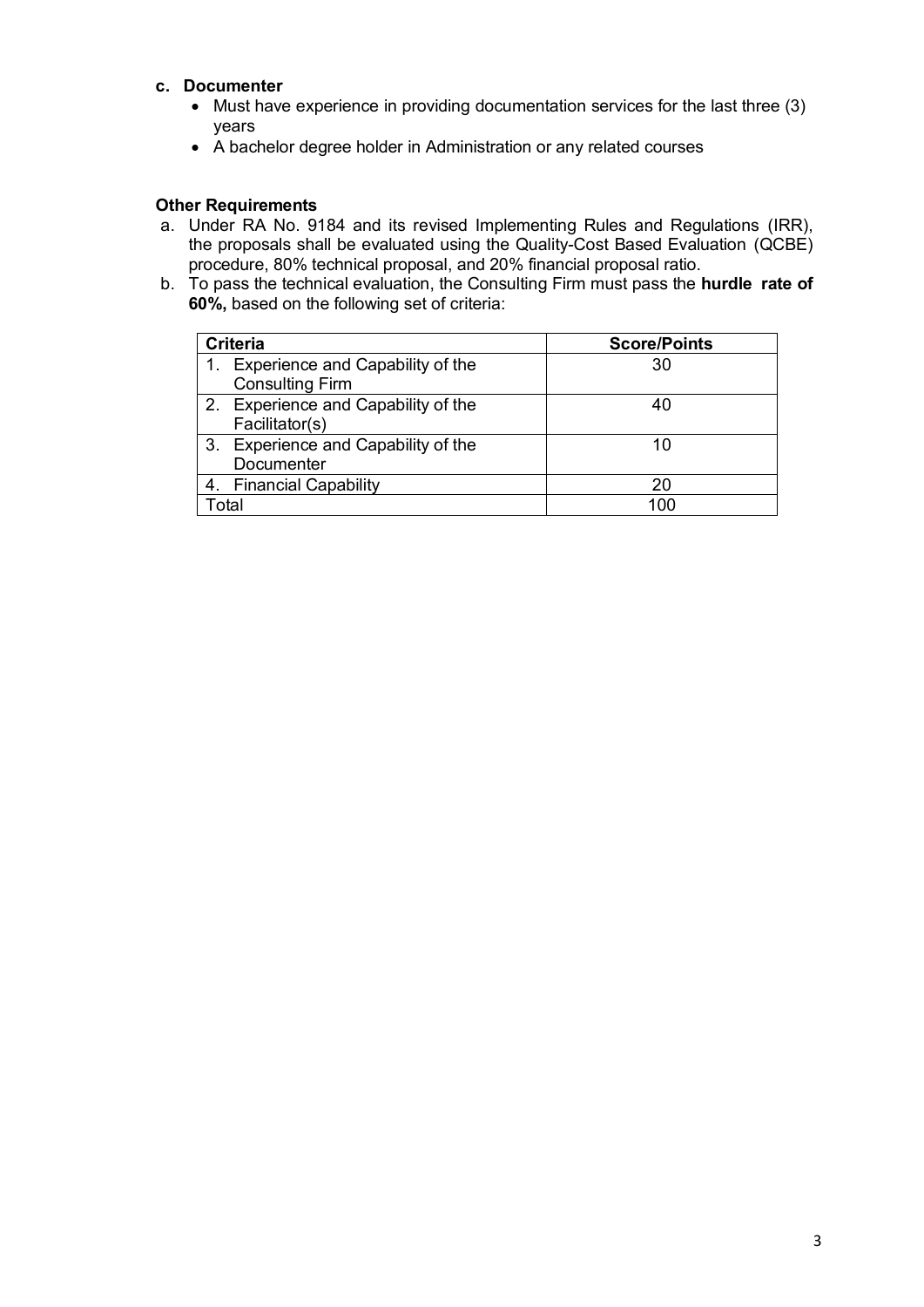#### **V. Roles and Responsibilities:**

#### 1. The **Contractee (RDC CALABARZON) through the IPG-TWG** shall:

- a. Gather and provide the consultant with data needed for the workshop to include but not limited to the following:
	- Industry situationers/profiles/roadmaps
	- Value and Supply Chains, if available
	- Results of Preliminary Studies of the 5 Priority Industries
	- CALABARZON Regional & Provincial Investment Priority Areas
	- List of provincial priority investment projects
	- Relevant policies (RDC resolutions, national directives, laws)
	- Other relevant data
- b. Coordinate with the consulting firm/consultant(s)
- c. May provide the online platform during strategic planning workshop for participants greater than 100 if the consulting firm cannot accommodate more than 100 participants (Regular Zoom account can only accommodate up to 100 participants)
- d. Review and accept the final deliverables based on TOR's content and quality during the IPG-TWG meeting.

#### 2. The **Consulting firm** shall:

- a. Prepare and submit proposal workshop design, moderation plan, and preworkshop template to include investment promotions projects based on the proposed program
- b. Present the proposal and moderation plan during the pre-consultation meeting with the members of the IPG-TWG
- c. Conduct/facilitate/document the 5-day Strategic Planning Workshop
- d. Act as the main provider of the online platform to be used during strategic planning workshops to have control of the facilitation/workshop procedures
- e. Present the Strategic Plan with Analysis, Interpretation, Conclusions/ Recommendations containing the following (softcopy of editable PowerPoint and printed copies):
	- Vision, Mission, Core Values, and Goals
	- Strategies: short (1-3 yr.), medium (3-5 yr.), and long term (5-10 yr.)
	- Investment Promotion Programs for CALABARZON
	- Work Plan for Investment Promotion
	- Action Plan containing investment projects for priority industries: Automotive, Metals, Electronics, Petrochemical, IT-BPM and other industries
- f. Submit the final output to the IPG-TWG
- g. Submit workshop documentations/proceedings (softcopy of editable Word format and printed copies).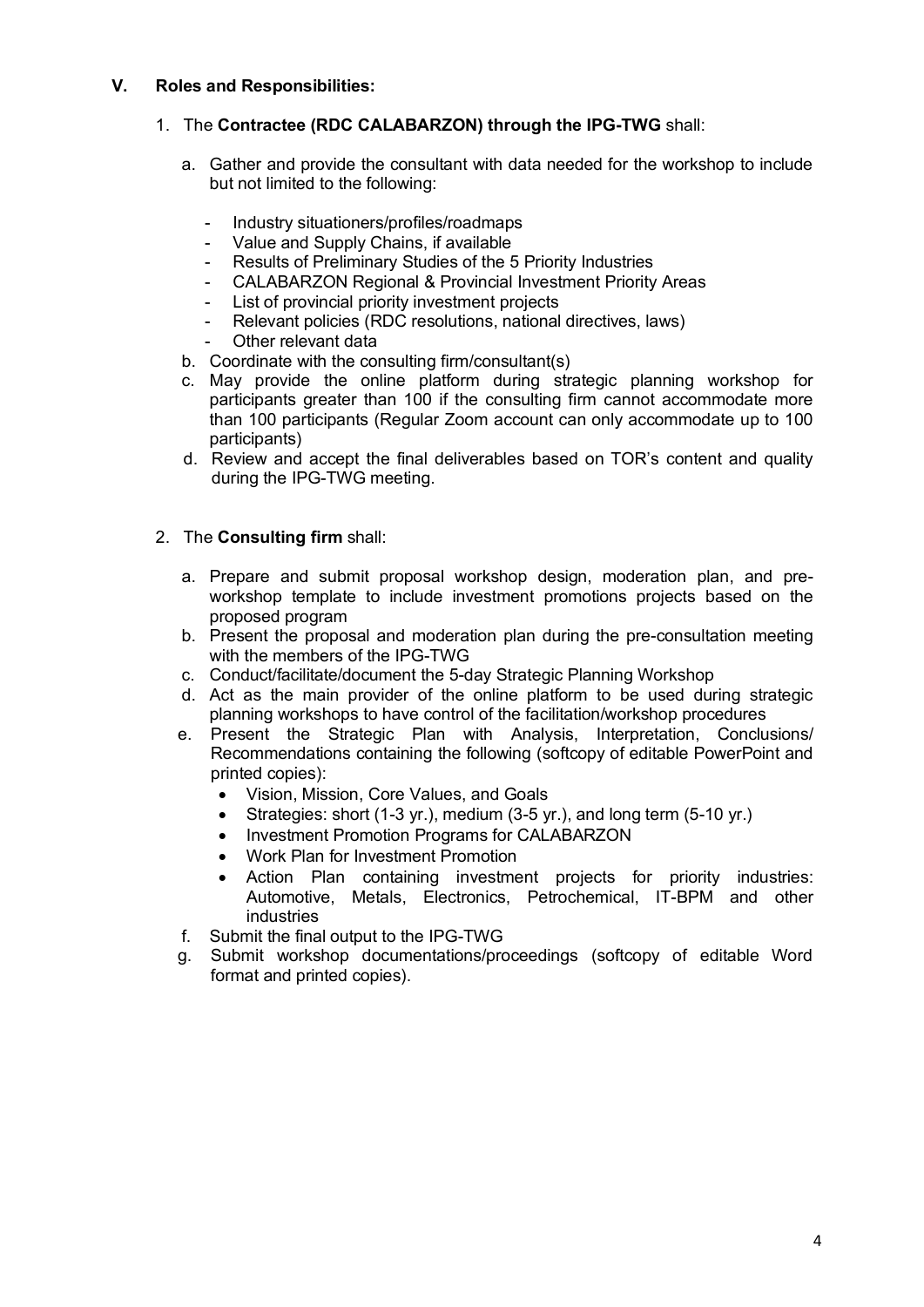#### **VI. Tasks, Deliverables, and Duration**

The work of the Consulting Firm commences upon the issuance of the notice to proceed after contract signing and to be conducted within the time frame specified below<sup>1</sup>.

|                                                                                                                                                |                                                                                                                |         |                          |         |         |         | Month <sub>2</sub> |         |         | Month <sub>3</sub> |                   |         |         |
|------------------------------------------------------------------------------------------------------------------------------------------------|----------------------------------------------------------------------------------------------------------------|---------|--------------------------|---------|---------|---------|--------------------|---------|---------|--------------------|-------------------|---------|---------|
| Scope of<br><b>Work/Tasks</b>                                                                                                                  | <b>Deliverables</b>                                                                                            | Wk<br>1 | <b>Wk</b><br>$\mathbf 2$ | Wk<br>3 | Wk<br>4 | Wk<br>1 | Wk<br>$\mathbf 2$  | Wk<br>3 | Wk<br>4 | Wk<br>1            | Wk<br>$\mathbf 2$ | Wk<br>3 | Wk<br>4 |
| <b>Procurement</b>                                                                                                                             |                                                                                                                |         |                          |         |         |         |                    |         |         |                    |                   |         |         |
| Endorsement to<br><b>BAC</b>                                                                                                                   | TOR endorsed to<br><b>BAC</b>                                                                                  |         |                          |         |         |         |                    |         |         |                    |                   |         |         |
| Contract signing<br>and Issuance of<br>Notice to Proceed                                                                                       | Contract signed and<br><b>Issued Notice to</b><br>Proceed (NTP)                                                |         |                          |         |         |         |                    |         |         |                    |                   |         |         |
| <b>Pre-consultation</b>                                                                                                                        |                                                                                                                |         |                          |         |         |         |                    |         |         |                    |                   |         |         |
| Turnover of<br>materials to the<br>service provider                                                                                            | Materials submitted<br>to the service<br>provider during the<br>issuance of Notice<br>to Proceed               |         |                          |         |         |         |                    |         |         |                    |                   |         |         |
| Submission of<br>workshop design,<br>pre-workshop<br>template, and<br>moderation plan for<br>approval                                          | Workshop design,<br>pre-workshop<br>template, and<br>moderation plan<br>submitted within 7<br>days upon NTP    |         |                          |         |         |         |                    |         |         |                    |                   |         |         |
| Pre-consultation<br>meeting to discuss<br>workshop design,<br>program, and<br>mechanics<br>(moderation plan)                                   | Workshop design,<br>program, and<br>mechanics<br>(moderation plan)<br>pre-consultation<br>meeting conducted    |         |                          |         |         |         |                    |         |         |                    |                   |         |         |
| Approval of<br>workshop design<br>pre-workshop<br>template and<br>moderation plan by<br><b>IPG-TWG</b>                                         | Workshop design,<br>pre-workshop<br>template, and<br>moderation plan<br>approved by IPG-<br><b>TWG</b>         |         |                          |         |         |         |                    |         |         |                    |                   |         |         |
| <b>Pre-workshop</b>                                                                                                                            |                                                                                                                |         |                          |         |         |         |                    |         |         |                    |                   |         |         |
| Data Gathering:<br>provision of Pre-<br>workshop template<br>to target<br>participants to be<br>presented during<br>the day of the<br>workshop | Template<br>accomplished by<br>target participants<br>and to be presented<br>during the day of<br>the workshop |         |                          |         |         |         |                    |         |         |                    |                   |         |         |

 $1$ One Calendar month = 30 days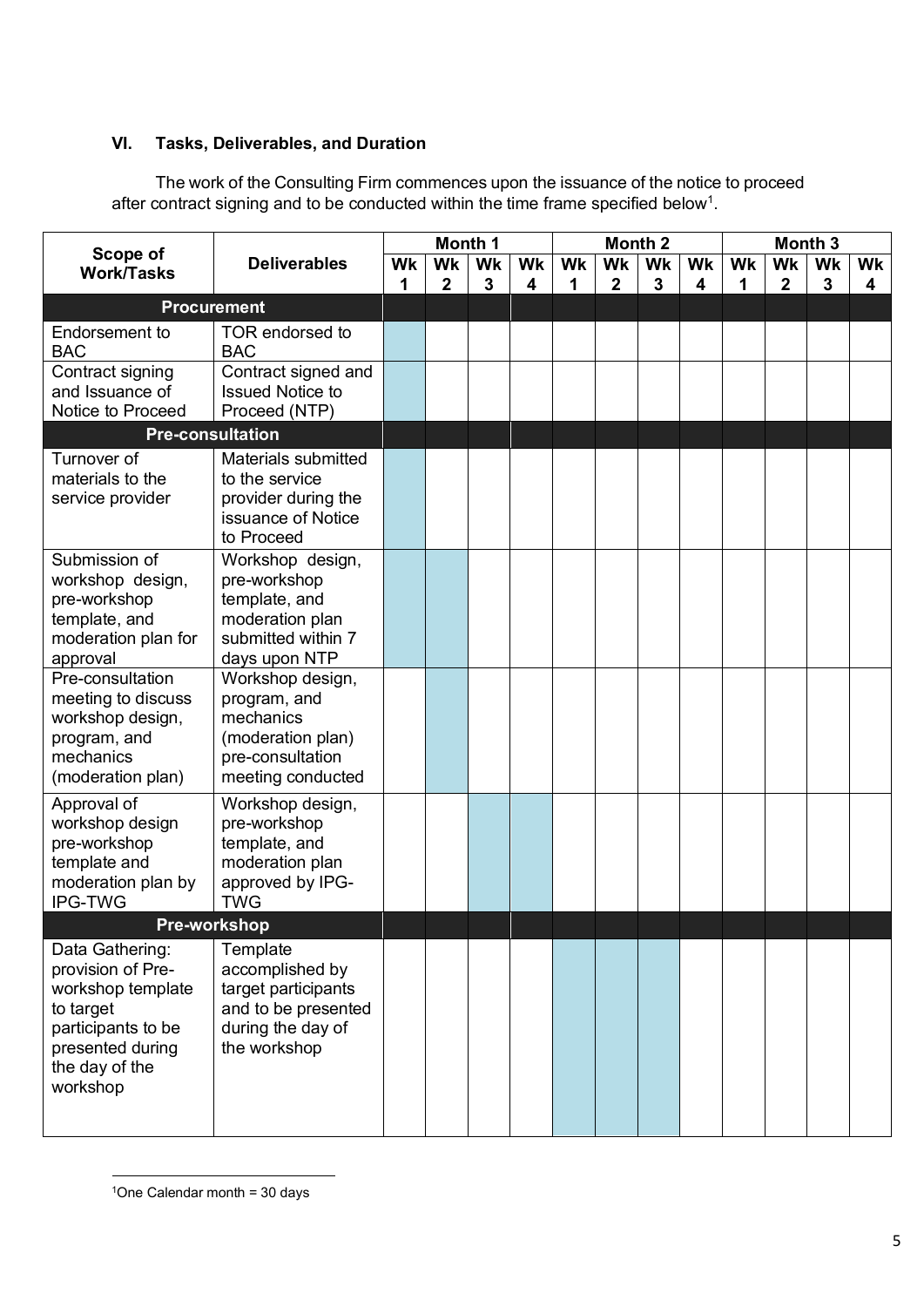| Scope of                                                                                                                                                        |                                                                                                                                      |           | Month 1        |                |    |           |                | Month <sub>2</sub> |                         | Month <sub>3</sub> |                |                         |    |
|-----------------------------------------------------------------------------------------------------------------------------------------------------------------|--------------------------------------------------------------------------------------------------------------------------------------|-----------|----------------|----------------|----|-----------|----------------|--------------------|-------------------------|--------------------|----------------|-------------------------|----|
| <b>Work/Tasks</b>                                                                                                                                               | <b>Deliverables</b>                                                                                                                  | <b>Wk</b> | <b>Wk</b>      | <b>Wk</b>      | Wk | <b>Wk</b> | Wk             | Wk                 | Wk                      | Wk                 | Wk             | Wk                      | Wk |
|                                                                                                                                                                 |                                                                                                                                      | 1         | $\overline{2}$ | $\overline{3}$ | 4  | 1         | $\overline{2}$ | 3                  | $\overline{\mathbf{4}}$ | 1                  | $\overline{2}$ | $\overline{\mathbf{3}}$ | 4  |
|                                                                                                                                                                 | <b>Actual Workshop</b>                                                                                                               |           |                |                |    |           |                |                    |                         |                    |                |                         |    |
| Conduct of<br><b>Strategic Planning</b><br>Workshop via an<br>online platform(5<br>days) with plenary<br>breakout sessions                                      | Workshop<br>conducted/<br>facilitated                                                                                                |           |                |                |    |           |                |                    |                         |                    |                |                         |    |
|                                                                                                                                                                 | Post-workshop                                                                                                                        |           |                |                |    |           |                |                    |                         |                    |                |                         |    |
| Preparation of<br>Strategic Plan<br>Manuscript with<br>Analysis,<br>Interpretation,<br>Conclusions and<br><b>Recommendations</b><br>and Document<br>proceedings | Strategic Plan with<br>Analysis,<br>Interpretation,<br>Conclusions and<br>Recommendations<br>and Document<br>proceedings<br>prepared |           |                |                |    |           |                |                    |                         |                    |                |                         |    |
| Presentation of the<br>Strategic Plan and<br>workshop document<br>proceedings to IPG-<br>TWG (draft)                                                            | Strategic Plan and<br>workshop document<br>proceedings<br>presented during<br>IPG-TWG regular<br>meeting                             |           |                |                |    |           |                |                    |                         |                    |                |                         |    |
| Submission of final<br>deliverables after 1<br>revision                                                                                                         | Workshop<br>documentation /final<br>report submitted,<br>approved, and<br>accepted by the<br>IPG-TWG                                 |           |                |                |    |           |                |                    |                         |                    |                |                         |    |

#### **VII. Source of Funds**

Funding of the project is allocated from the IPG 2021 WFP fund amounting to **PHP300,000.00** inclusive of all applicable government taxes, professional fees, and administrative costs such as notarial and printing of output.

#### **VIII. Mode of Procurement and Approved Budget for the Contract (ABC)**

The procurement process for this undertaking shall be executed under Republic Act (RA) No. 9184, otherwise known as the Government Procurement Reform Act (GPRA) and its Revised Implementing Rules and Regulations (IRR) following **Negotiated Procurement - Small Value Procurement (SVP).**

The ABC for the Strategic Planning Workshop undertaking is **THREE HUNDRED THOUSAND PESOS (PHP300,000.00)** inclusive of all applicable government taxes and professional fees, and administrative costs such as notarial and printing of output.

Note that this contract shall be a fixed price contract; however, shall be paid in terms of delivery of outputs/ deliverables. Any extension justified and approved by both parties shall not involve any additional cost to the RDC CALABARZON.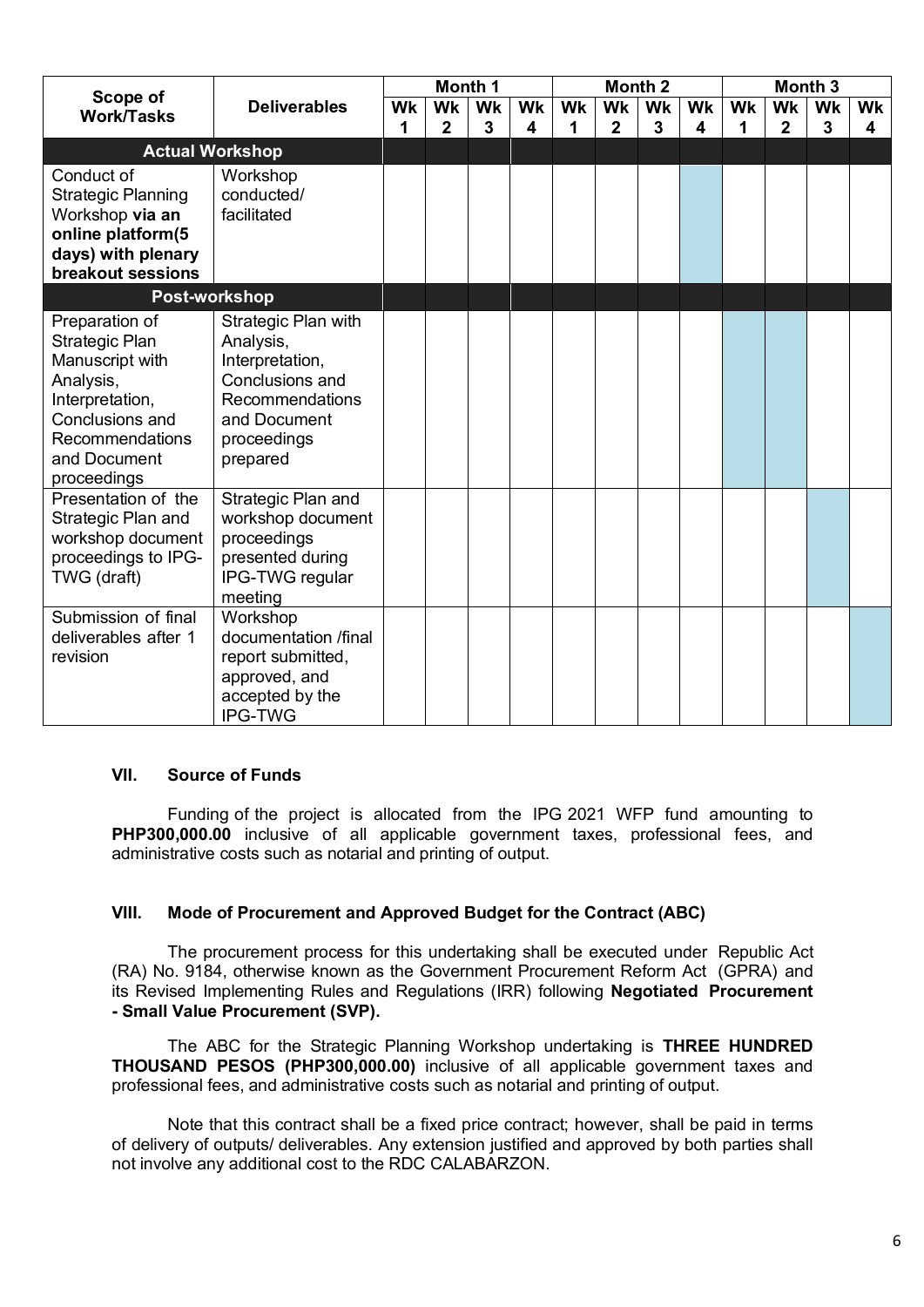#### **IX. Modalities for Contract and Payments**

The Consulting Fee is payable for a total package cost of **THREE HUNDRED THOUSAND PESOS (PHP300,000.00).** Payment shall be paid in 4 tranches scheduled as follows upon submission and acceptance of the specified deliverables by the IPG-TWG and endorsement of payment by DTI Region 4A to NEDA Region 4A:

- 1. An initial payment of **10%** for mobilization fee upon receipt of Notice of Award (Requirement: Standby Letter of Credit amounting to equal of the advance payment)
- 2. **10%** upon submission of the Workshop design, pre-workshop template, and moderation plan approved by IPG-TWG during the pre-consultation meeting
- 3. **50%** upon completion of facilitation/conduct of the Strategic Planning Workshop for five (5) days via an online platform and submission of filled-out pre-workshop templates from all participants
- 4. **30%** upon submission of the final copy of Strategic Plan with Analysis, Interpretation, Conclusions/Recommendations containing Vision, Mission, and Goals; Investment Promotion Programs for CALABARZON, Strategies and Work Plan for Investment Promotion and Action Plan for each priority industries (softcopy of editable PowerPoint and Word format and printed copies); and Workshop documentation/proceedings (softcopy of editable Word format and printed copies).

#### **X. Application**

Applications should contain an expression of interest together with the required supporting documents to undertake the work (*Please see the list*).

REQUIRED DOCUMENTS FOR SUBMISSION (c/o NEDA):

- PhilGEPS registration
- SEC or DTI Registration
- Mayor's/Business Permit
- Income/Business Tax Return
- Omnibus Sworn Statement
- **Company Profile**
- Curriculum Vitae of the Consultants
- List of ongoing and completed private and government contracts for similar projects over the past 3 years (via face-to-face and online platform)
- List of clients (with a contact person and contact number), services rendered, and contract amount (local and/or international)
- Positive ratings/feedback from previous clients
- Proposal
- Other documents that may be needed

#### **XI. Ownership**

The RDC CALABARZON, through the NEDA Region IV-A Secretariat, will own rights to the outputs of the Strategic Planning Workshop including, but not limited to, documents, reports, database system, among others, submitted by the consultant, which include exclusive right to publish the findings. The consultant/consultancy firm will be properly acknowledged by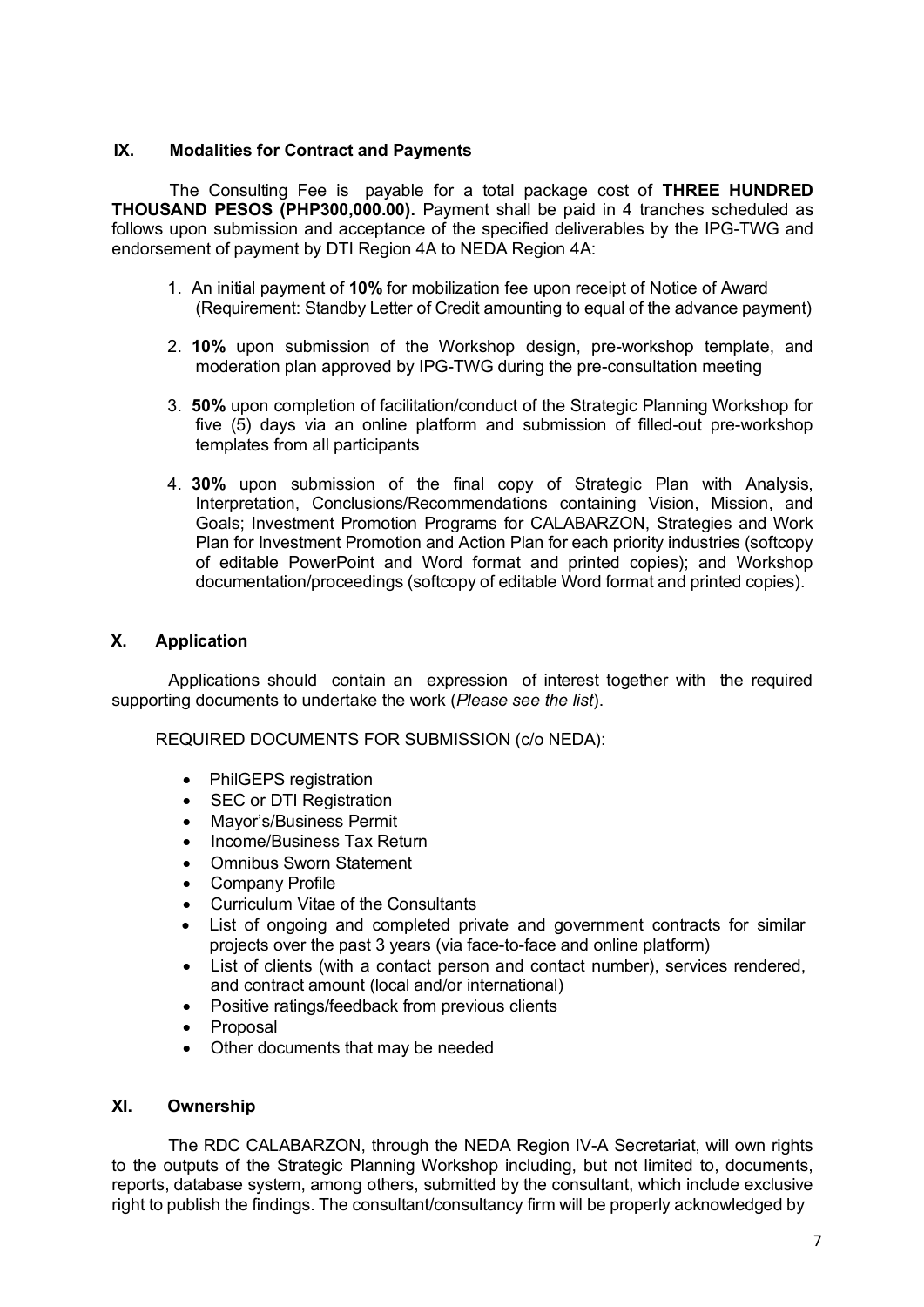RDC CALABARZON as the expert of the undertaking. Copyrights will be governed by existing laws, rules, and regulations.

#### **XII. Liquidated Damages**

Where the consultant/consultancy firm refuses or fails to satisfactorily complete the work within the specified contract time, plus any time extension duly granted and is hereby in default under the contract, RDC CALABARZON through the NEDA Region IV-A Secretariat shall, without prejudice to its other remedies under the contract and other applicable law, deduct from the contract price, as liquidated damages, a sum equivalent to one-tenth (1/10) of one percent (1%) of the price of the unperformed portion of the services for each day of delay based on the approved contract schedule.

Should the amount of liquidated damages reach 10% of the contract amount, RDC CALABARZON through the NEDA Region IV-A Secretariat shall at its discretion terminate the contract without prejudice to any further action it may take to recover whatever losses incurred due to the non-performance of the Consulting Firm.

#### **XIII. Other Provisions**

In the matter of dispute, should any dispute related to the Contract and/or Rights of the parties, arise, the same shall be submitted to mutual consultations, mediation, and arbitration, in the order of application. The venue of the proceedings shall be in Calamba City, Laguna.

In case of a court suit, the venue shall be the courts of competent jurisdiction in Calamba City, to the exclusion of all other courts; and any amendment or additional terms and conditions to the Contract must be in writing, signed, and acknowledged by the Parties.

If the Consulting Firm is found liable for any damages or failure to deliver its services under this TOR, the Consulting Firm agrees that any obligations and liabilities that may arise shall not involve RDC CALABARZON through the NEDA Region IV-A Secretariat.

By submitting a proposal, the consultant will adhere to the entirety of this TOR.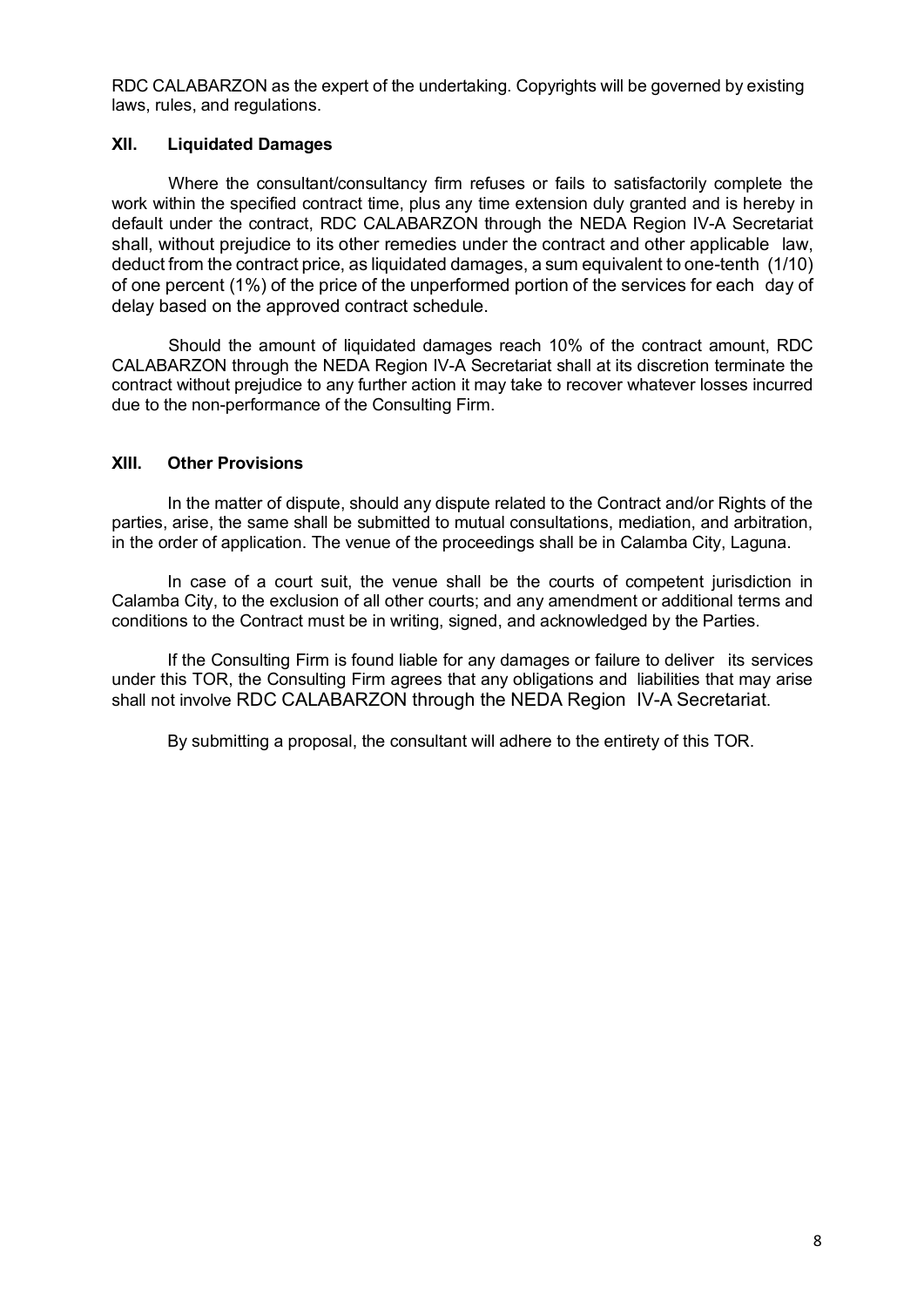### **OMNIBUS SWORN STATEMENT**

#### REPUBLIC OF THE PHILIPPINES ) CITY/MUNICIPALITY OF  $\qquad$  ) S.S.

#### **A F F I D A V IT**

I, *[Name of Affiant]*, of legal age, *[Civil Status]*, *[Nationality]*, and residing at *[Address of Affiant]*, after having been duly sworn in accordance with the law, do hereby depose and state that:

#### 1. *Select one, delete the other:*

*If a sole proprietorship:* I am the sole proprietor or authorized representative of *[Name of Consultant]* with office address at *[address of Consultant]*;

*If a partnership, corporation, cooperative, or joint venture:* I am the duly authorized and designated representative of *[Name of Consultant]* with office address at *[address of Consultant]*;

#### 2. *Select one, delete the other:*

*If a sole proprietorship:* As the owner and sole proprietor or authorized representative of *[Name of Consultant]*, I have full power and authority to do, execute and perform any acts necessary to participate, submit the bid, and to sign and execute the ensuing contract for *[Name of the Project]* of the *[Name of the Procuring Entity][insert* "as shown in the attached duly notarized Special Power of Attorney" *for authorized representative]*;

*If a partnership, corporation, cooperative, or joint venture:* I am granted full power and authority to do, execute and perform any acts necessary to participate, submit the bid, and to sign and execute the ensuing contract for *[Name of the Project]* of the *[Name of the Procuring Entity]*, accompanied by the duly notarized Special Power of Attorney, Board/Partnership Resolution, or Secretary's Certificate, whichever is applicable*;*

3. *[Name of Consultant]* is not "blacklisted" or barred from bidding by the Government of the Philippines or any of its agencies, offices, corporations, or Local Government Units, foreign government/foreign or international financing institution whose blacklisting rules have been recognized by the Government Procurement Policy Board;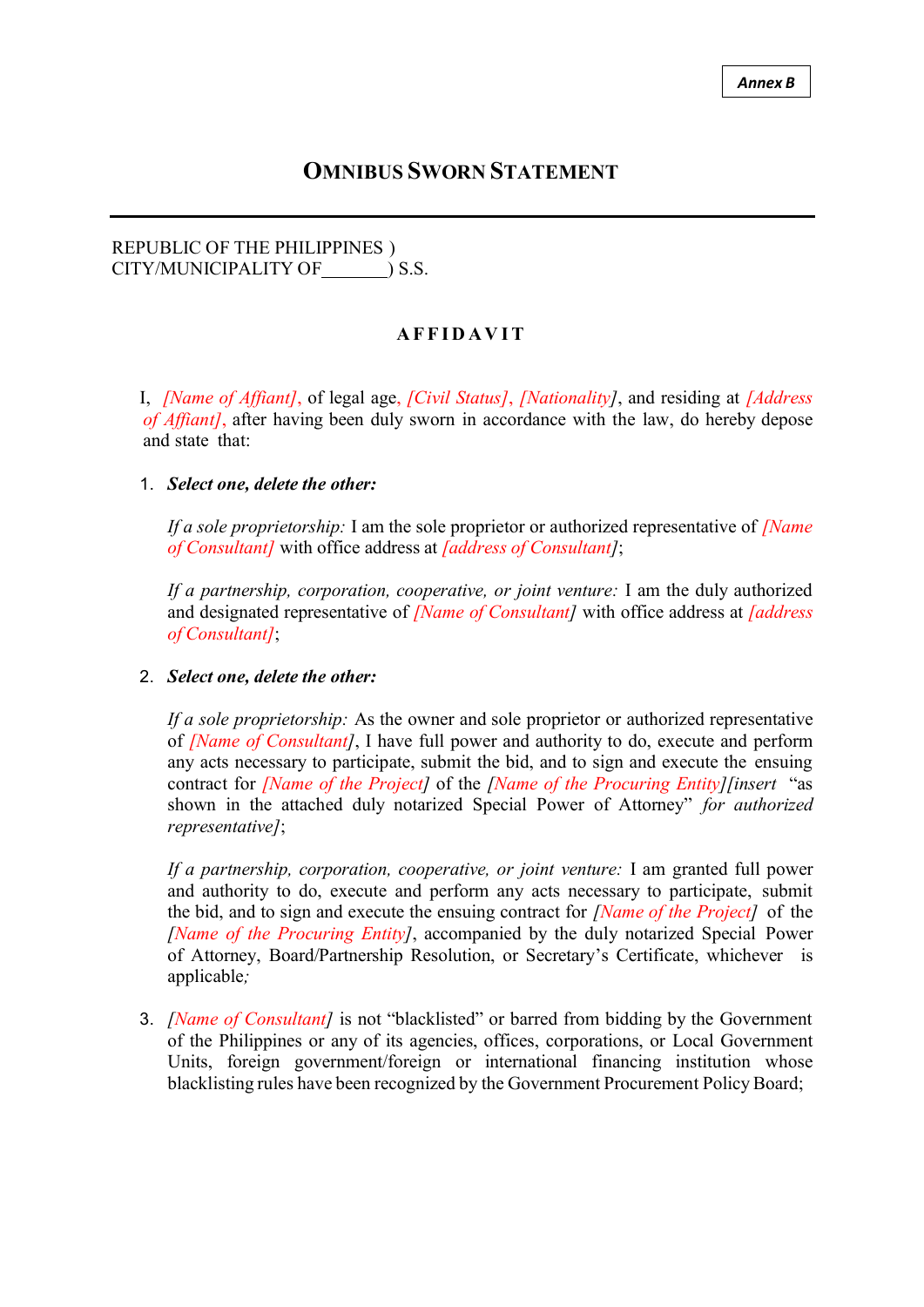- 4. Each of the documents submitted in satisfaction of the bidding requirements is an authentic copy of the original, complete, and all statements and information provided therein are true and correct;
- 5. *[Name of Consultant]* is authorizing the Head of the Procuring Entity or its duly authorized representative(s) to verify all the documents submitted;

#### 6. *Select one, delete the rest:*

*If a sole proprietorship:* The owner or sole proprietor is not related to the Head of the Procuring Entity, members of the Bids and Awards Committee (BAC), the Technical Working Group, and the BAC Secretariat, the head of the Project Management Office or the end-user unit, and the project consultants by consanguinity or affinity up to the third civil degree;

*If a partnership or cooperative:* None of the officers and members of *[Name of Bidder]* is related to the Head of the Procuring Entity, members of the Bids and Awards Committee (BAC), the Technical Working Group, and the BAC Secretariat, the head of the Project Management Office or the end-user unit, and the project consultants by consanguinity or affinity up to the third civil degree;

*If a corporation or joint venture:* None of the officers, directors, and controlling stockholders of *[Name of Consultant]* is related to the Head of the Procuring Entity, members of the Bids and Awards Committee (BAC), the Technical Working Group, and the BAC Secretariat, the head of the Project Management Office or the end-user unit, and the project consultants by consanguinity or affinity up to the third civil degree;

- 7. *[Name of Consultant]* complies with existing labor laws and standards; and
- 8. *[Name of Consultant]* is aware of and has undertaken the following responsibilities as a Bidder:
	- a) Carefully examine all of the Bidding Documents;
	- b) Acknowledge all conditions, local or otherwise, affecting the implementation of the Contract;
	- c) Estimated the facilities available and needed for the contract to be bid, if any; and
	- d) Inquire or secure Supplemental/Bid Bulletin(s) issued for the *[Name of the Project]*.
- 9. *[Name of Bidder/Consultant]* did not give or pay directly or indirectly, any commission, amount, fee, or any form of consideration, pecuniary or otherwise, to any person or official, personnel, or representative of the government about any procurement project or activity.
- 10. In case advance payment was made or given, failure to perform or deliver any of the obligations and undertakings in the contract shall be sufficient grounds to constitute criminal liability for Swindling (Estafa) or the commission of fraud with unfaithfulness or abuse of confidence through misappropriating or converting any payment received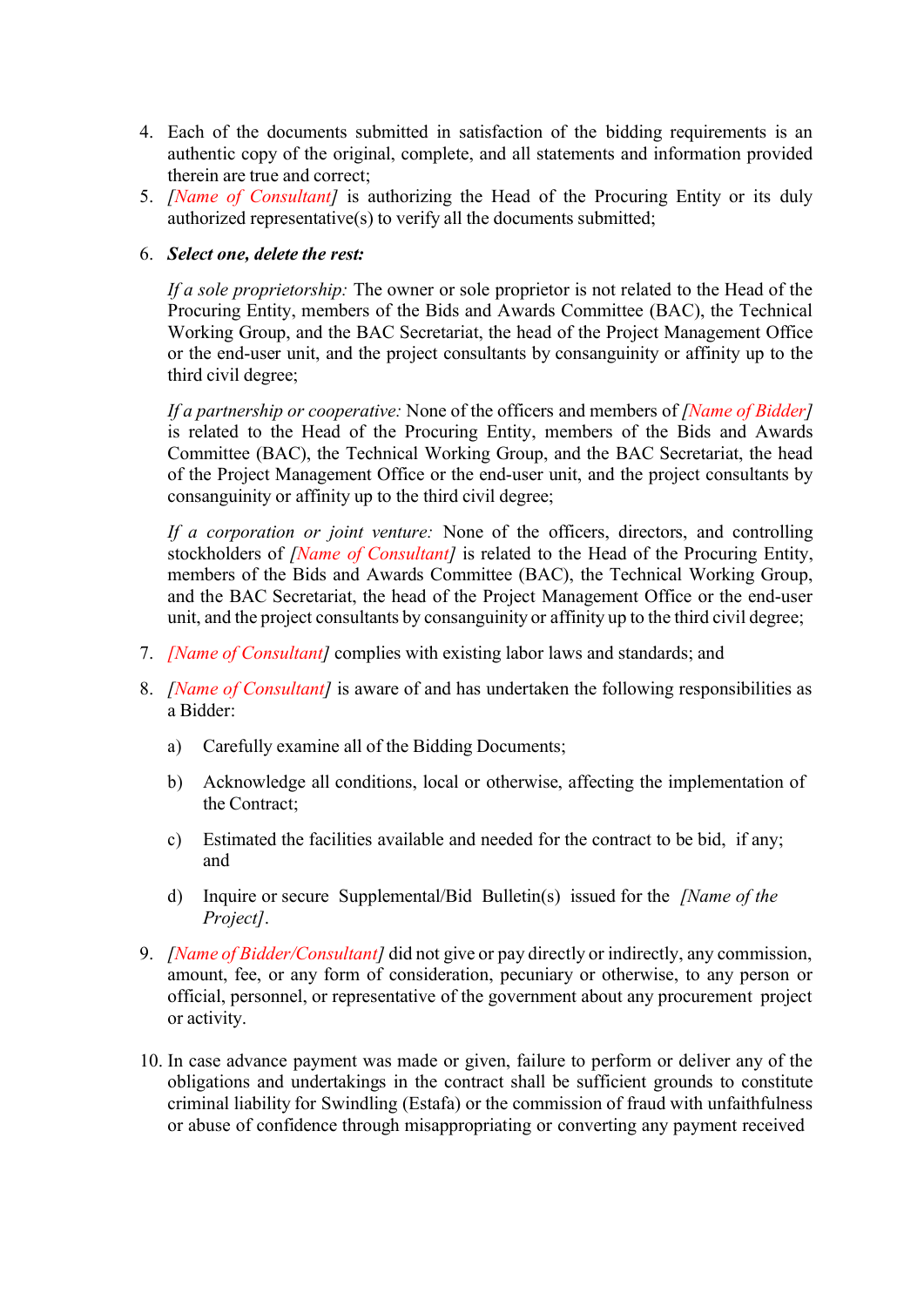by a person or entity under an obligation involving the duty to deliver certain goods or services, to the prejudice of the public and the government of the Philippines pursuant to Article 315 of Act No. 3815 s. 1930, as amended, or the Revised Penal Code.

IN WITNESS WHEREOF, I have hereunto set my hand this day of , 20 at , Philippines.

*[Bidder's Representative/Authorized Signatory]*

**SUBSCRIBED AND SWORN** to before me this day of *[month] [year]* at *[place of execution]*, Philippines. Affiant/s is/are personally known to me and were/were identified by me through competent evidence of identity as defined in the 2004 Rules on Notarial Practice (A.M. No. 02-8-13-SC). Affiant/s exhibited to me his/her *[insert type of government identification card used]*, with his/her photograph and signature appearing thereon, with no.

Witness my hand and seal this day of *[month] [year].*

#### **NAME OF NOTARY PUBLIC**

**Serial No. of Commission Notary Public for until Roll of Attorneys No. PTR No. ,** *[date issued], [place issued]* **IBP No. ,** *[date issued], [place issued]* **Doc. No.** Page **No. Book No. Series of .**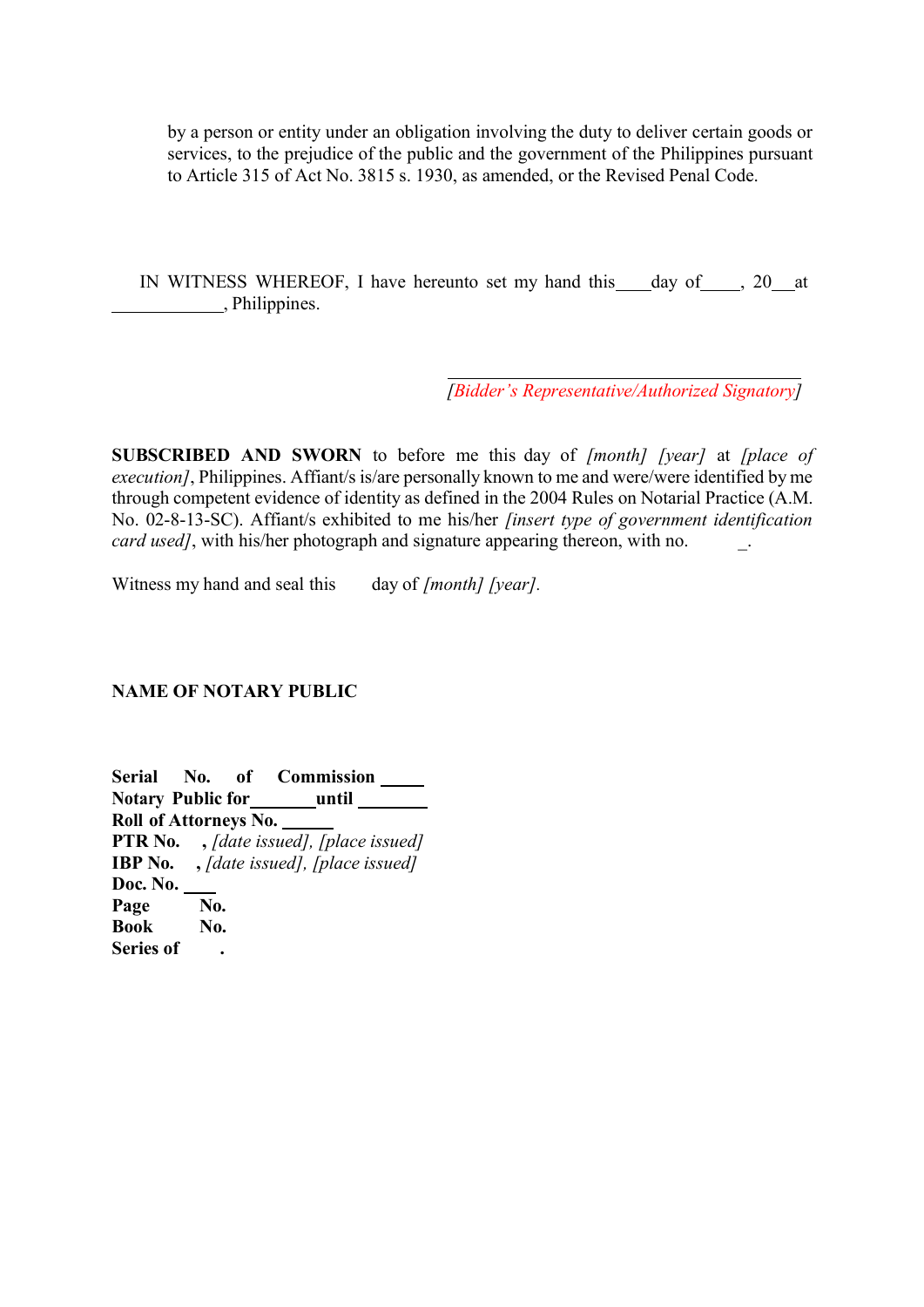#### **Notes for Consultants**

The following summarizes the content and the maximum number of pages permitted for the Technical Proposal. A page is considered to be one printed side of A4 or letter-sized paper.

#### **Cover Letter**

Use TPF 1. Technical Proposal Submission Form.

#### **Experience of the Firm**

Maximum of *[insert an acceptable number of pages]* introducing the background and general experience of the Consultant, including its partner(s) and sub-consultants, if any.

Maximum of *[insert an acceptable number of pages]* completed projects in the format of TPF 2. Consultant's References illustrating the relevant experience of the Consultant, including its partner and sub-consultants, if any. No promotional material should be included.

#### **General approach and methodology, work and staffing schedule**

Use TPF 4. Description of the Methodology and Work Plan for Performing the Project, TPF 5. Team Composition and Task, TPF 7. Time Schedule for Professional Personnel.

*If subcontracting is allowed, add the following:* If the Consultant will engage a sub-consultant for the portions of the Consulting Services allowed to be subcontracted, the Consultant shall indicate which portions of the Consulting Services will be subcontracted, identify the corresponding subconsultant, and include the legal eligibility documents of such subconsultant.

#### **Curriculum Vitae (CV)**

Use TPF 6. Format of Curriculum Vitae (CV) for Proposed Professional Staff

#### **Comments on the terms of reference and data and facilities to be provided by the Procuring Entity**

Not more than *[insert an acceptable number of pages]* using TPF 3. Comments and Suggestions of Consultant on the Terms of Reference and on Data, Services, and Facilities to be provided by the Procuring Entity.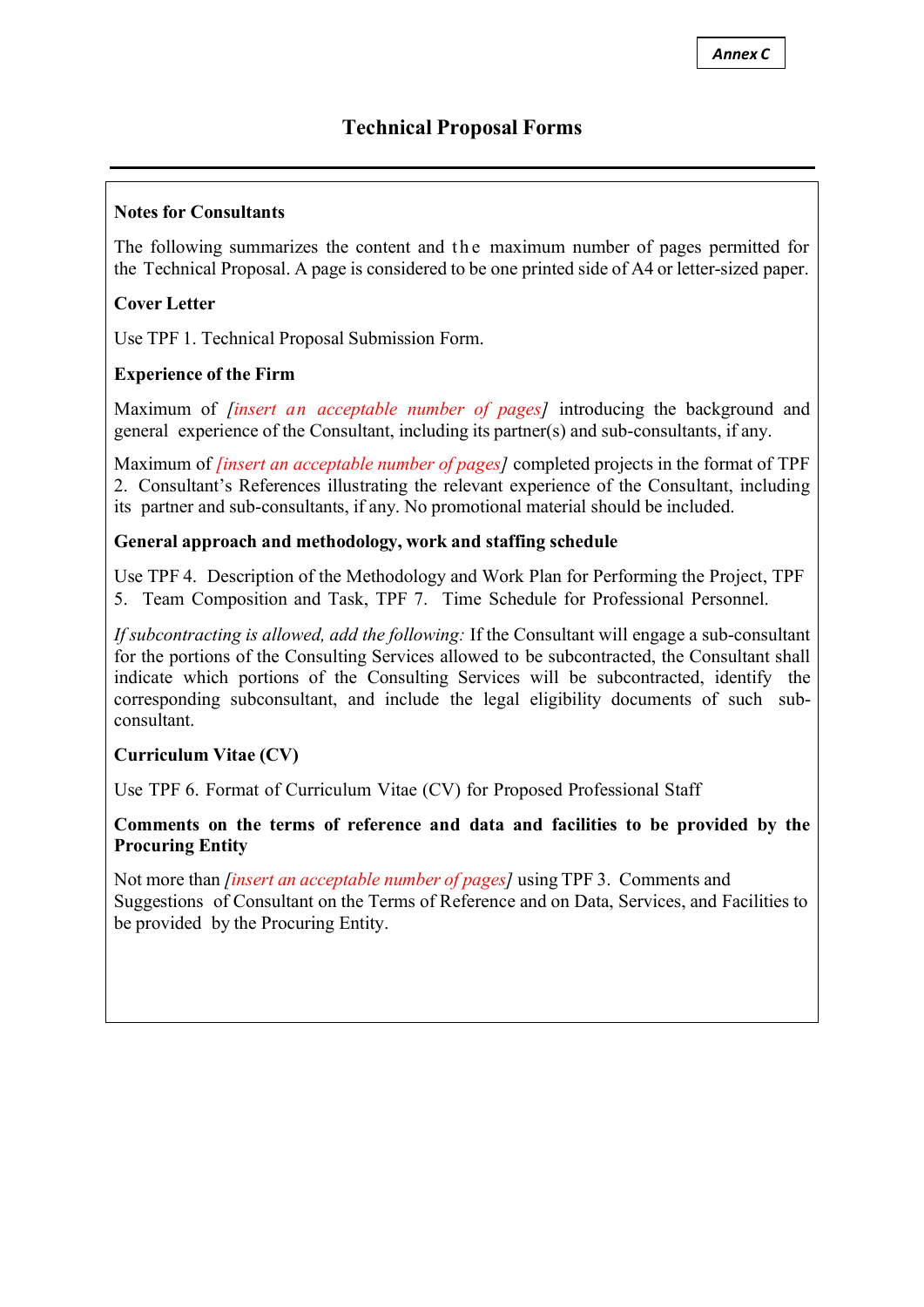#### *[Date]*

*[Name and address of the Procuring Entity]*

Ladies/Gentlemen:

We, the undersigned, offer to provide the consulting services for *[Title of Project]* under your Proposal/Bidding Documents dated *[insert date]* and our Proposal/Bid. We are hereby submitting our Proposal/Bid, which includes this Technical Proposal, and a Financial Proposal sealed under a separate envelope.

We confirm that the information contained in the eligibility documents submitted together with the Expression of Interest remains correct as of the date of proposal/bid submission.

If negotiations are held during the period of proposal/bid validity, *i.e.*, before *[insert date]*, we undertake to negotiate based on the proposed staff. Our Proposal/Bid is binding upon us and subject to the modifications resulting from contract negotiations.

We acknowledge and accept the Procuring Entity's right to inspect and audit all records relating to our Proposal/Bid irrespective of whether we enter into a contract with the Procuring Entity as a result of this Proposal/Bid or not.

We understand you are not bound to accept any Proposal/Bid received for the selection of a consultant for the Project.

We acknowledge that failure to sign this Technical Proposal Submission Form and the abovementioned Financial Proposal Submission Form shall be a ground for the rejection of our Proposal/Bid.

> Yours sincerely, Authorized Signature: Name and Title of Signatory: Name of Firm: Address: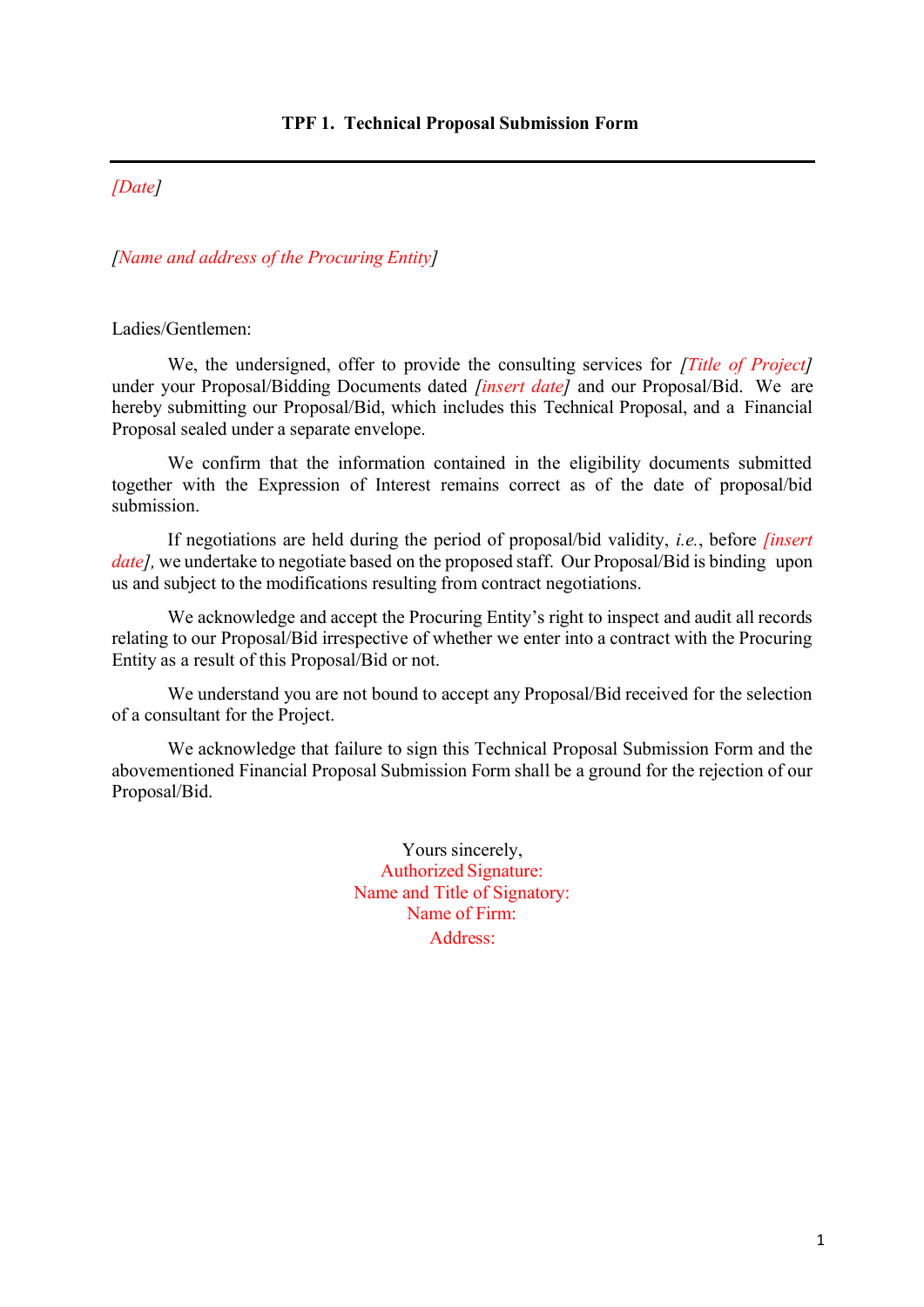## **TPF 2. Consultant's References**

### **Relevant Services Carried Out That Best Illustrate Qualifications**

Using the format below, provide information on each project for which your firm/entity, either individually, as a corporate entity, or as one of the major companies within an association, was legally contracted.

| Project Name:                                          |                                           | Country:                                                                                           |  |  |  |  |  |
|--------------------------------------------------------|-------------------------------------------|----------------------------------------------------------------------------------------------------|--|--|--|--|--|
|                                                        |                                           |                                                                                                    |  |  |  |  |  |
| Location within Country:                               |                                           | Professional Staff Provided by Your<br>Firm/Entity(profiles):                                      |  |  |  |  |  |
| Name of Client:                                        | No of Staff:                              |                                                                                                    |  |  |  |  |  |
| Address:                                               | No of Staff -Months; Duration of Project: |                                                                                                    |  |  |  |  |  |
| Start Date (Month/Year):                               | Completion Date (Month/Year):             | Approx. Value of Services (in Current<br><b>US\$</b> ):                                            |  |  |  |  |  |
| Name of Associated Consultants, if any:                |                                           | No of Months of Professional Staff<br>Provided by Associated Consultants:                          |  |  |  |  |  |
|                                                        |                                           | Name of Senior Staff (Project Director/Coordinator, Team Leader) Involved and Functions Performed: |  |  |  |  |  |
| Narrative Description of Project:                      |                                           |                                                                                                    |  |  |  |  |  |
| Description of Actual Services Provided by Your Staff: |                                           |                                                                                                    |  |  |  |  |  |

Consultant's Name: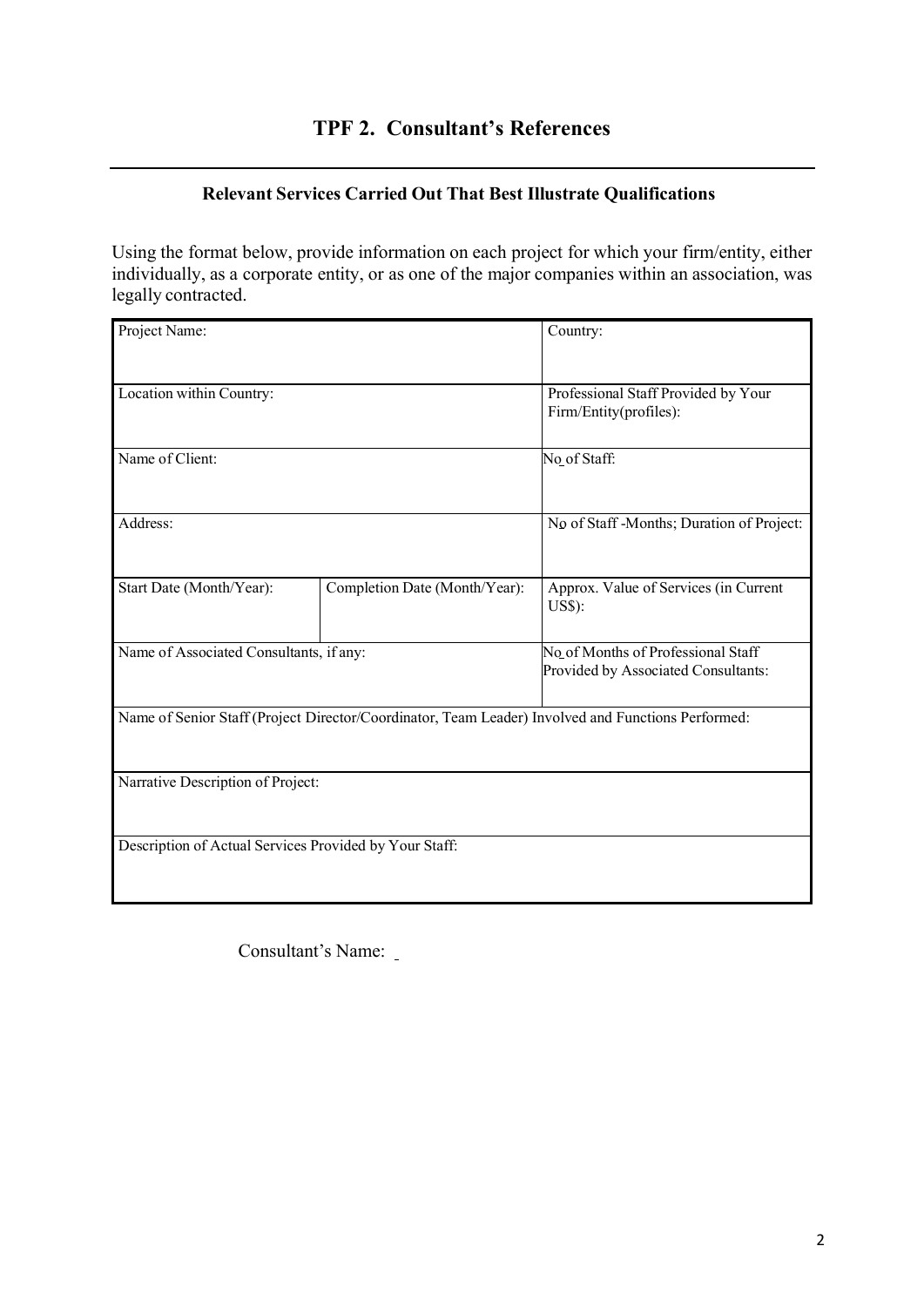## **TPF 3. Comments and Suggestions of Consultant on the Terms of Reference and on Data, Services, and Facilities to be provided by the Procuring Entity**

On the Terms of Reference:

| 1. |  |  |  |
|----|--|--|--|
| 2. |  |  |  |
| 3. |  |  |  |
| 4. |  |  |  |
| 5. |  |  |  |

On the data, services, and facilities to be provided by the Procuring Entity:

- 1. 2. 3. 4.
- 5.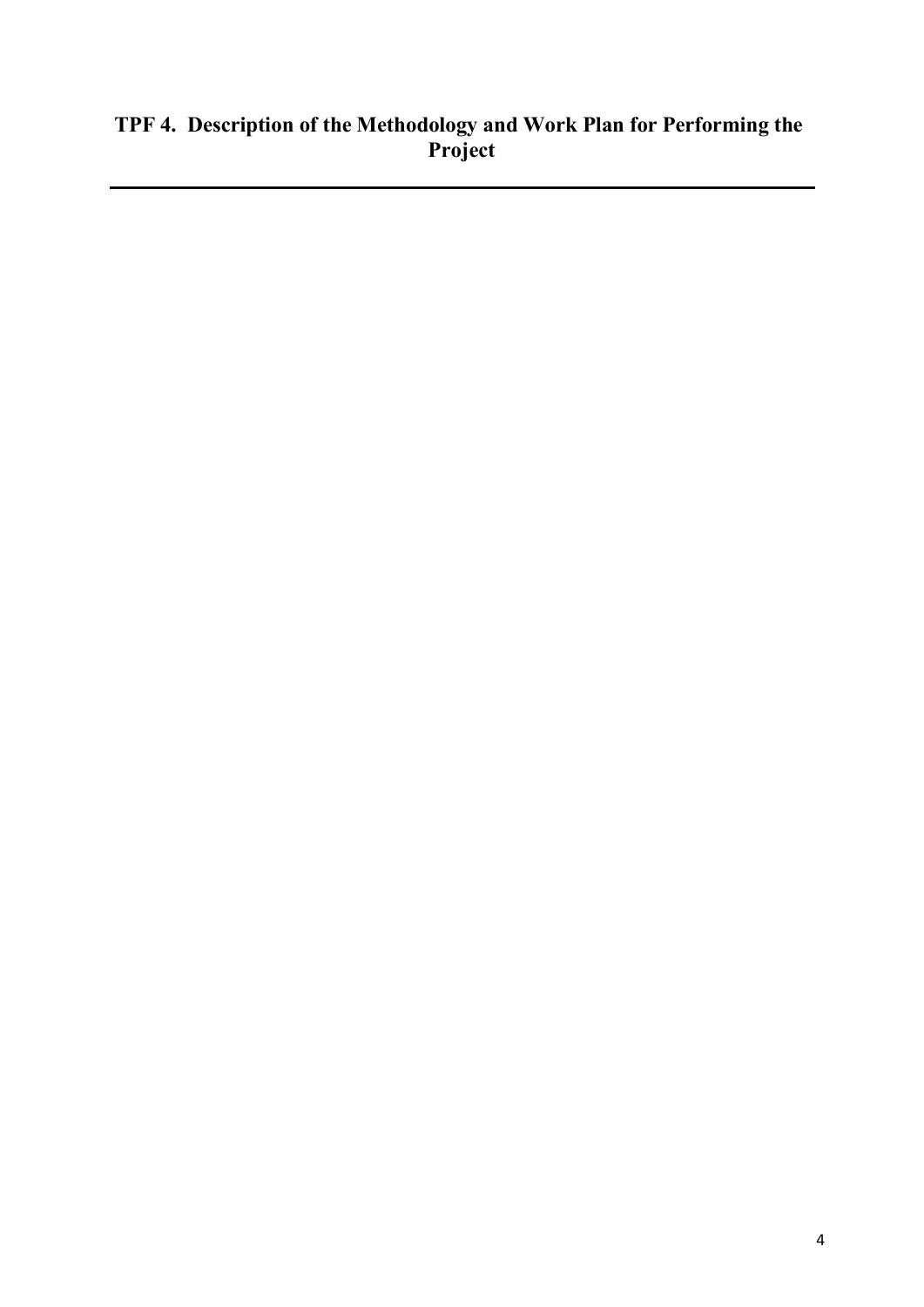| 1. Technical/Managerial Staff |          |      |  |  |  |  |  |  |  |  |
|-------------------------------|----------|------|--|--|--|--|--|--|--|--|
| Name                          | Position | Task |  |  |  |  |  |  |  |  |
|                               |          |      |  |  |  |  |  |  |  |  |
|                               |          |      |  |  |  |  |  |  |  |  |
|                               |          |      |  |  |  |  |  |  |  |  |
|                               |          |      |  |  |  |  |  |  |  |  |
|                               |          |      |  |  |  |  |  |  |  |  |

| 2. Support Staff |          |      |  |  |  |  |  |  |  |  |  |
|------------------|----------|------|--|--|--|--|--|--|--|--|--|
| Name             | Position | Task |  |  |  |  |  |  |  |  |  |
|                  |          |      |  |  |  |  |  |  |  |  |  |
|                  |          |      |  |  |  |  |  |  |  |  |  |
|                  |          |      |  |  |  |  |  |  |  |  |  |
|                  |          |      |  |  |  |  |  |  |  |  |  |

3 Where applicable, indicate relationships among the Consultant and any partner and/or subconsultant, the Procuring Entity, the Funding Source, and other parties or stakeholders.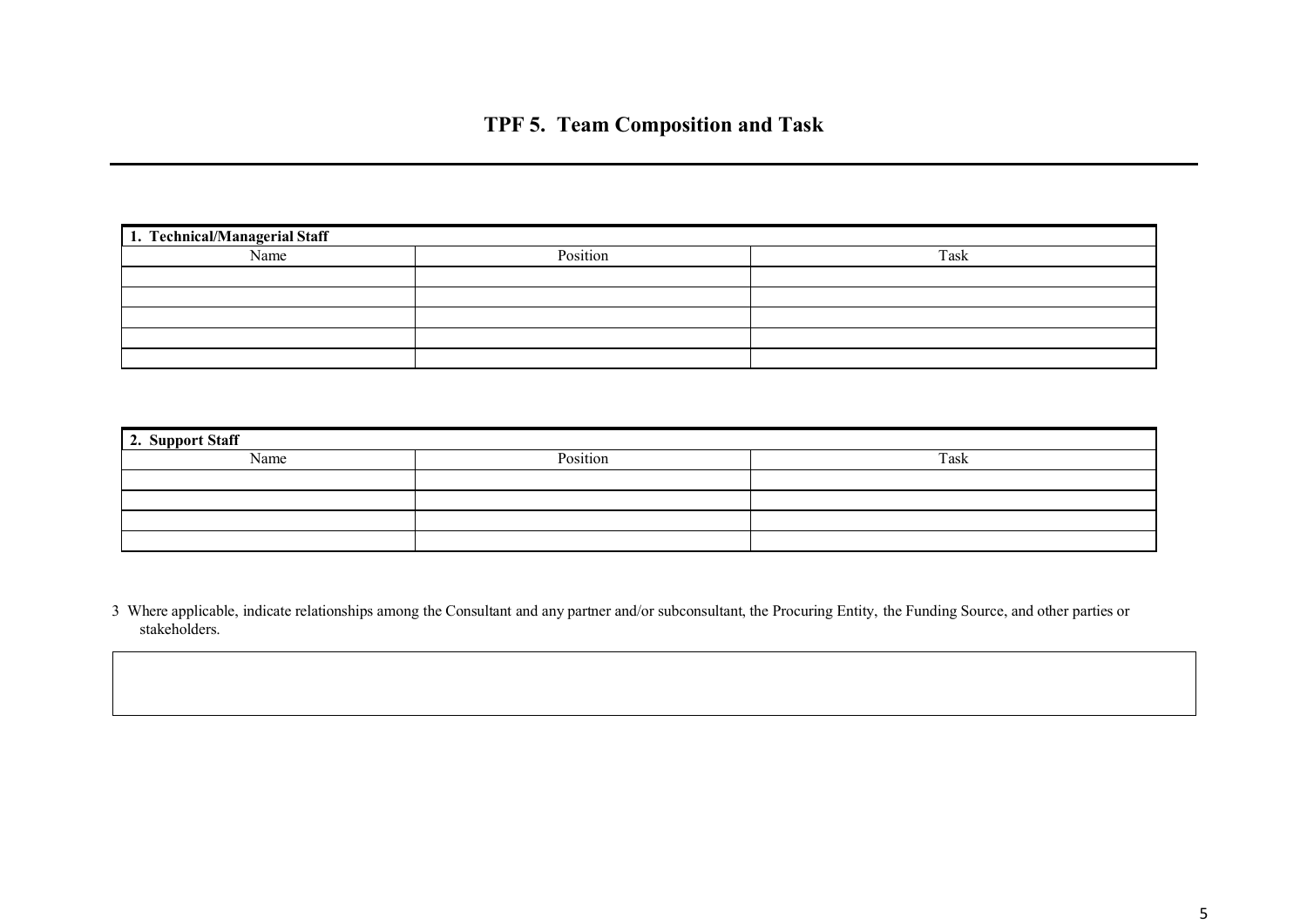## **TPF 6. Format of Curriculum Vitae (CV) for Proposed Professional Staff**

| Name of Staff: |  |
|----------------|--|
|                |  |
|                |  |
|                |  |
|                |  |
|                |  |
|                |  |
|                |  |

#### **Key Qualifications:**

[*Give an outline of staff member's experience and training most pertinent to tasks on the project (in months and years with detailed description/discussion on the nature and scope of work). Describe the degree of responsibility held by a staff member on relevant previous projects and give dates and locations. Use about half a page.*]

#### **Education:**

[*Summarize college/university and other specialized education ofstaff members, giving names of schools, dates attended, and degrees obtained. Use about one-quarter of a page.*]

#### **Employment Record:**

[[*Starting with present position, list in reverse order every employment held. List all positions held by staff members since graduation, giving dates, names of employing organizations, titles of positions held, and locations of projects. For experience (actual number of man-months of engagement over duration in year/s and/or month/s), also indicate role played and types of activities performed and client references, where appropriate. Failure to indicate details of role and engagement (actual number of man-months of engagement over duration in year/s and/or month/s) shall merit zero points.*]]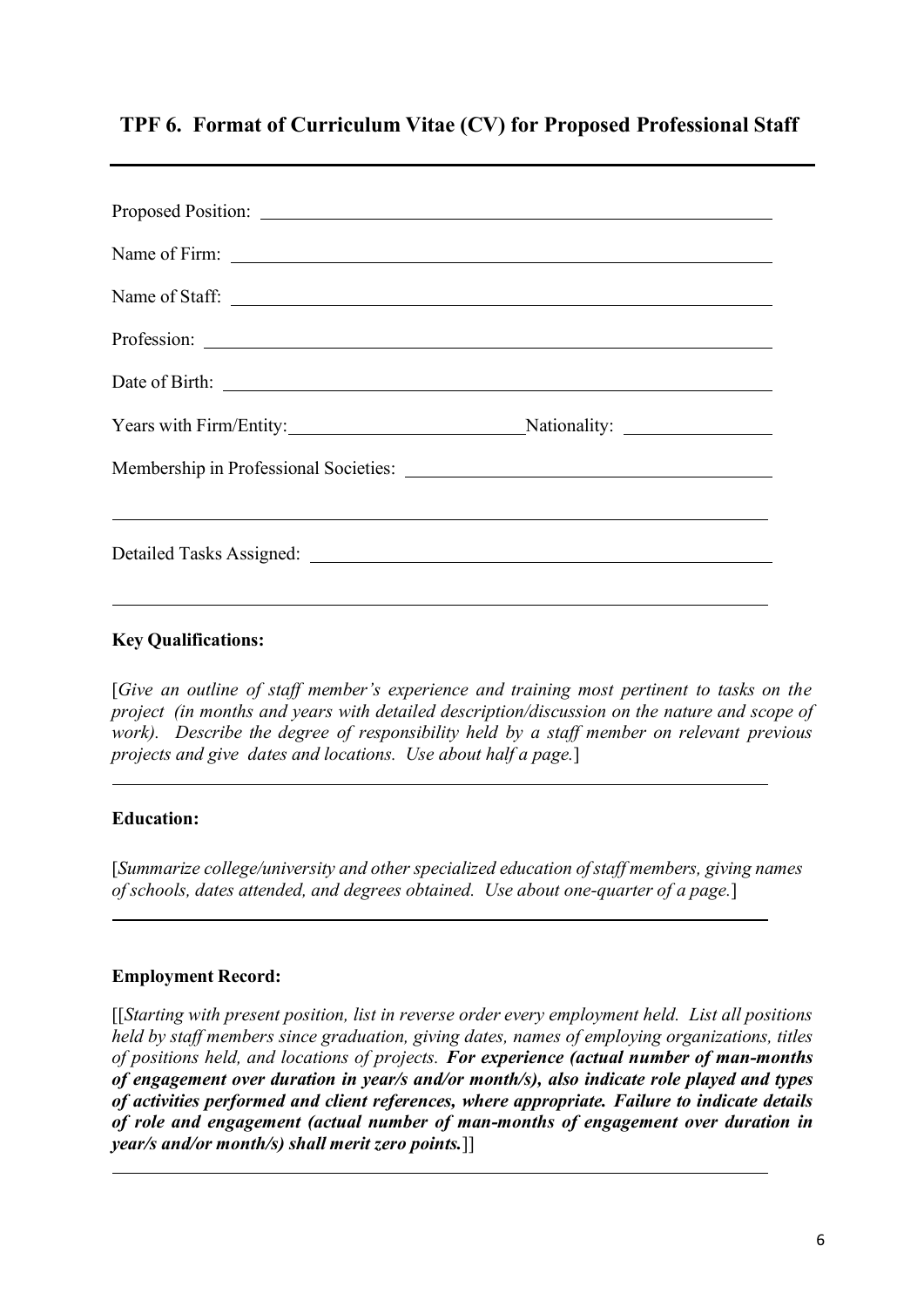#### **Training Attended:**

[*Summarize training/seminars attended as participant indicating topic and specific duration (in hours/days). Failure to indicate details shall merit zero points. Use about one-quarter of a page.*]

#### **Languages:**

[*For each language, indicate proficiency: excellent, good, fair, or poor in speaking, reading, and writing.*]

#### **Certification:**

I, the undersigned, certify that to the best of my knowledge and belief, these data correctly describe me, my qualifications, and my experience.

#### **Commitment:**

I also commit to working for the Project under the schedule as indicated in the contract once the firm is awarded the Project.

Date:

*[Signature of the staff member and authorized representative of the firm] Day/Month/Year*

Full name of staff member: Full name of authorized representative: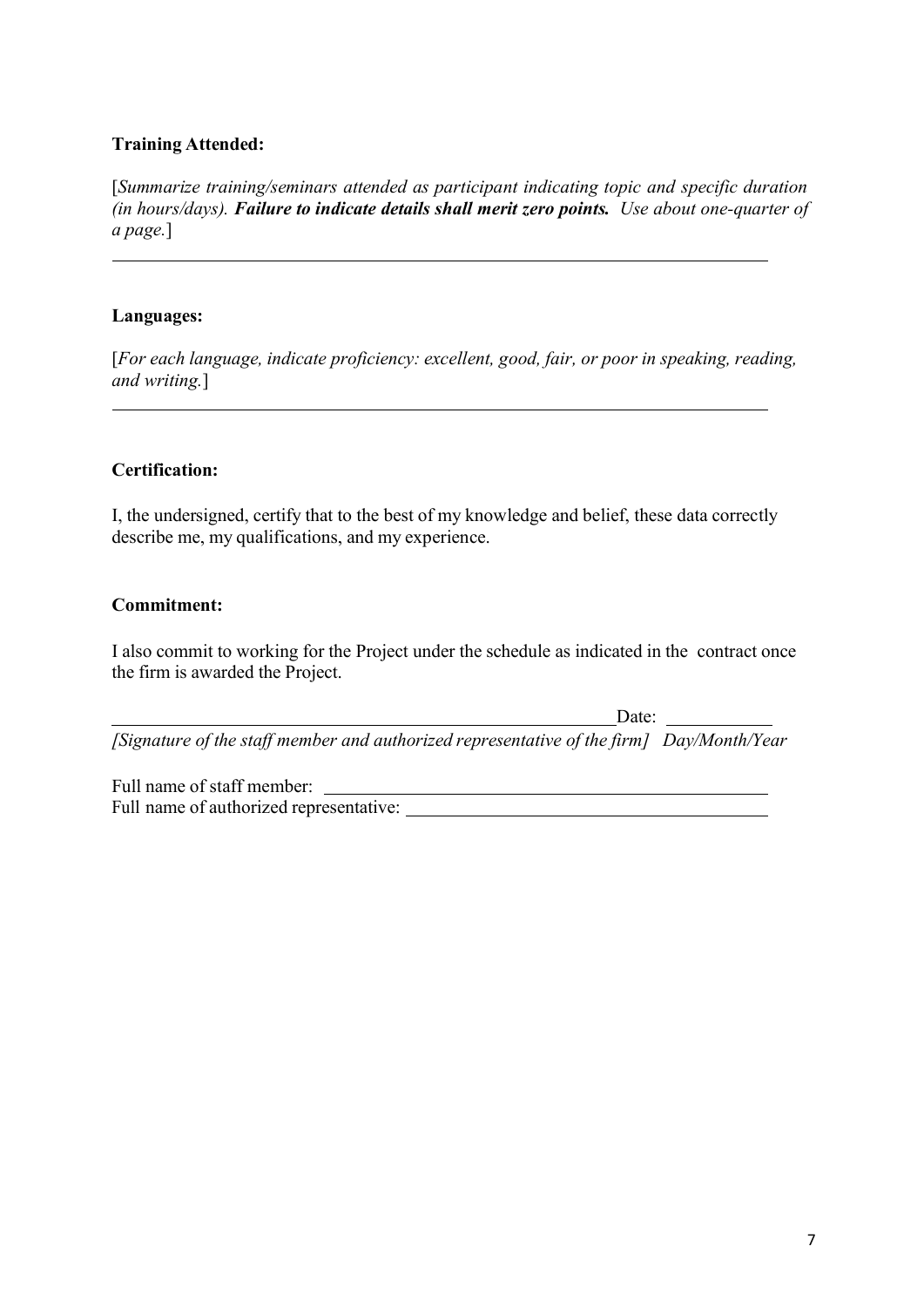**SUBSCRIBED AND SWORN** to before me this \_\_\_day of *[month] [year]* at *[place of execution]*, Philippines. Affiant/s is/are personally known to me and were/were identified by me through competent evidence of identity as defined in the 2004 Rules on Notarial Practice (A.M. No. 02-8-13-SC). Affiant/s exhibited to me his/her *[insert type of government identification card used]*, with his/her photograph and signature appearing thereon, with no.

Witness my hand and seal this day of *[month] [year].*

#### **NAME OF NOTARY PUBLIC**

**Serial No. of Commission Notary Public** for **until Roll of Attorneys No. PTR No. ,** *[date issued], [place issued]* **IBP No. ,** *[date issued], [place issued]* **Doc. No.** Page **No. Book No. Series of .**

.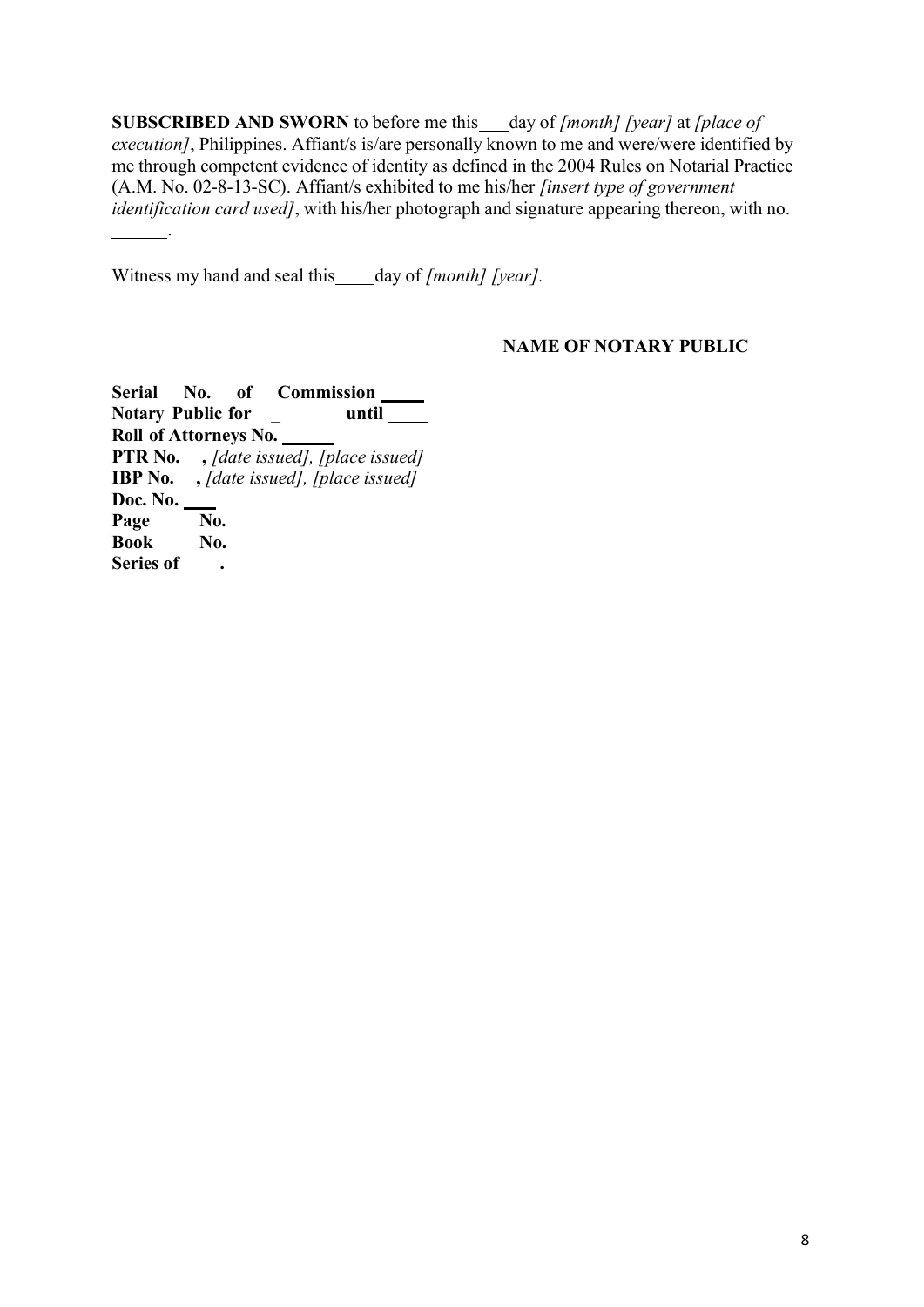## **TPF 7. Time Schedule for Professional Personnel**

|                                                           |          |                                           |                |              |                 |   |   |       |   |   |                      |  | Months (in the Form of a Bar Chart) |
|-----------------------------------------------------------|----------|-------------------------------------------|----------------|--------------|-----------------|---|---|-------|---|---|----------------------|--|-------------------------------------|
| Name                                                      | Position | Reports Due/Activities                    | $\overline{2}$ | $\mathbf{3}$ | $\vert 4 \vert$ | 5 | 6 | 7     | 8 | 9 | $10 \mid 11 \mid 12$ |  | Number of Months                    |
|                                                           |          |                                           |                |              |                 |   |   |       |   |   |                      |  | Subtotal $(1)$                      |
|                                                           |          |                                           |                |              |                 |   |   |       |   |   |                      |  | Subtotal $(2)$                      |
|                                                           |          |                                           |                |              |                 |   |   |       |   |   |                      |  | Subtotal $(3)$                      |
|                                                           |          |                                           |                |              |                 |   |   |       |   |   |                      |  | Subtotal $(4)$                      |
|                                                           |          |                                           |                |              |                 |   |   |       |   |   |                      |  |                                     |
| Full-time:<br>Reports Due:<br><b>Activities Duration:</b> |          | Part-time:                                |                |              |                 |   |   |       |   |   |                      |  |                                     |
| Location                                                  |          | Signature:<br>(Authorized representative) |                |              |                 |   |   |       |   |   |                      |  |                                     |
|                                                           |          | Full<br>Title:                            |                |              |                 |   |   | Name: |   |   |                      |  |                                     |
|                                                           |          | Address:                                  |                |              |                 |   |   |       |   |   |                      |  |                                     |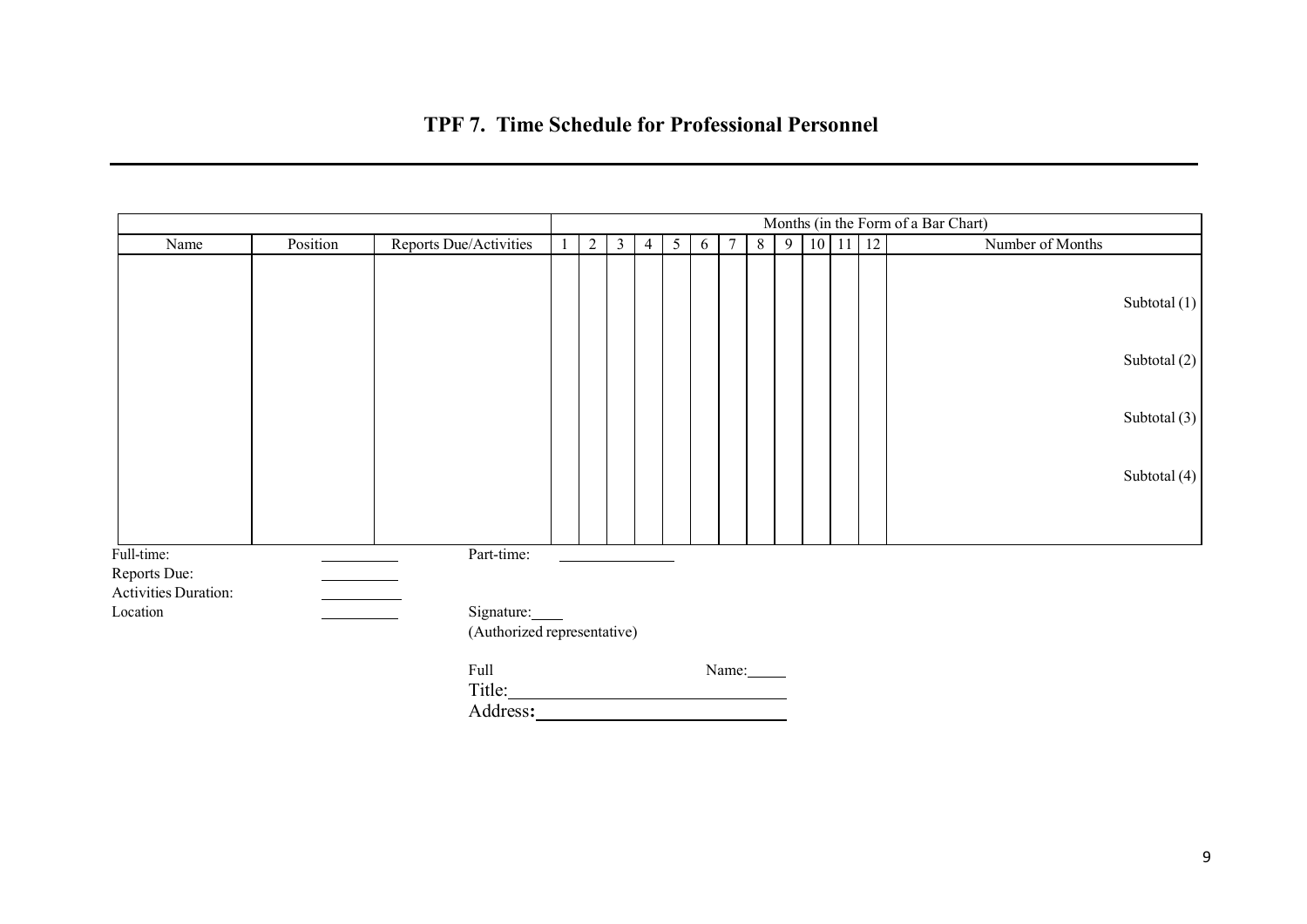# **TPF 8. Activity (Work) Schedule**

## **A. Field Investigation and Study Items**

|                 |     | [1st, 2nd, etc. are months from the start of the project.] |     |     |     |     |     |     |     |      |      |      |  |
|-----------------|-----|------------------------------------------------------------|-----|-----|-----|-----|-----|-----|-----|------|------|------|--|
|                 | 1st | 2nd                                                        | 3rd | 4th | 5th | 6th | 7th | 8th | 9th | 10th | 11th | 12th |  |
| Activity (Work) |     |                                                            |     |     |     |     |     |     |     |      |      |      |  |
|                 |     |                                                            |     |     |     |     |     |     |     |      |      |      |  |
|                 |     |                                                            |     |     |     |     |     |     |     |      |      |      |  |
|                 |     |                                                            |     |     |     |     |     |     |     |      |      |      |  |
|                 |     |                                                            |     |     |     |     |     |     |     |      |      |      |  |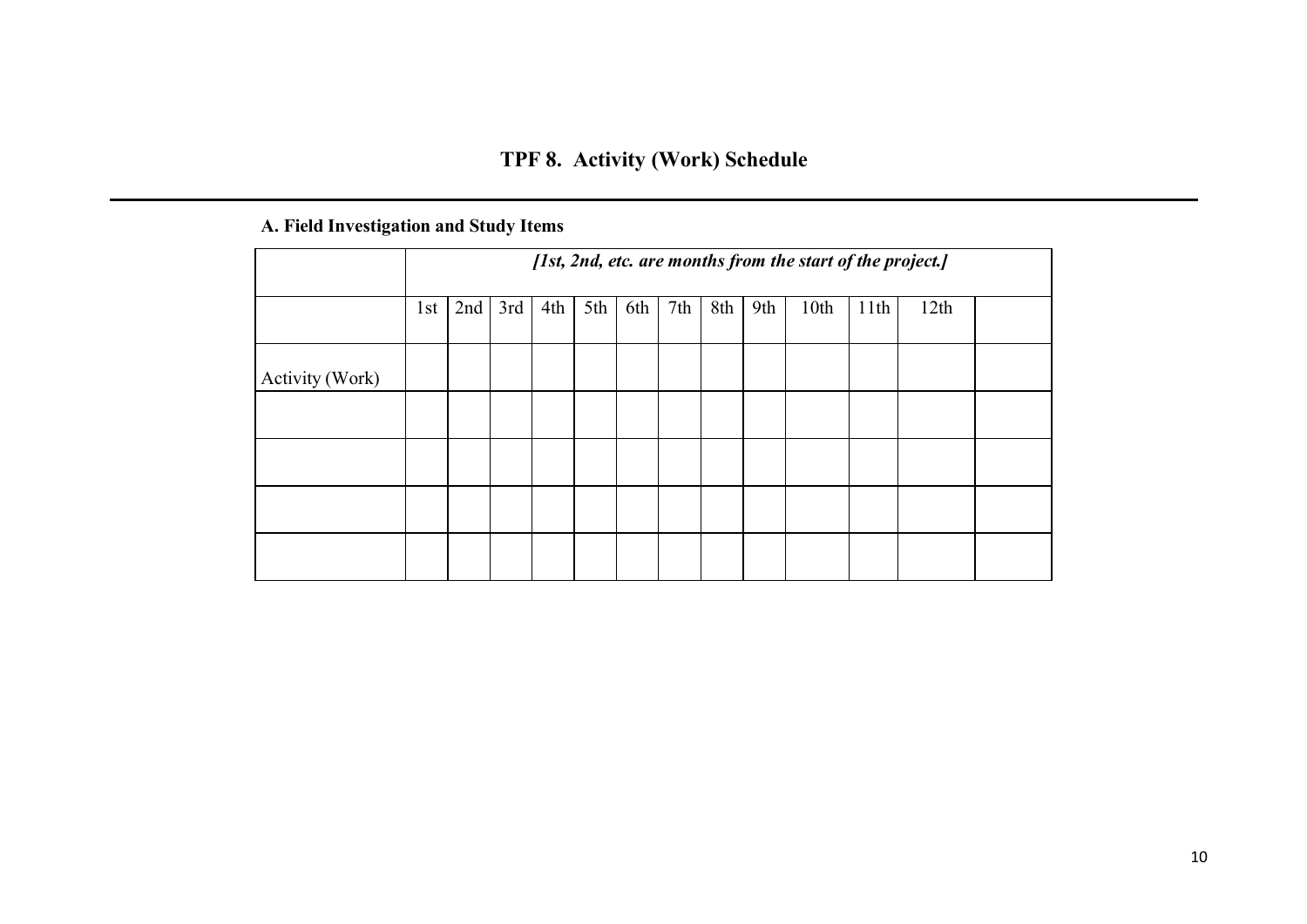## **B. Completion and Submission of Reports**

|                  | Date |  |
|------------------|------|--|
| Pre-Consultation | 1.   |  |
| Pre-Workshop     | 1.   |  |
| Actual Workshop  | 1.   |  |
| Actual Workshop  | 1.   |  |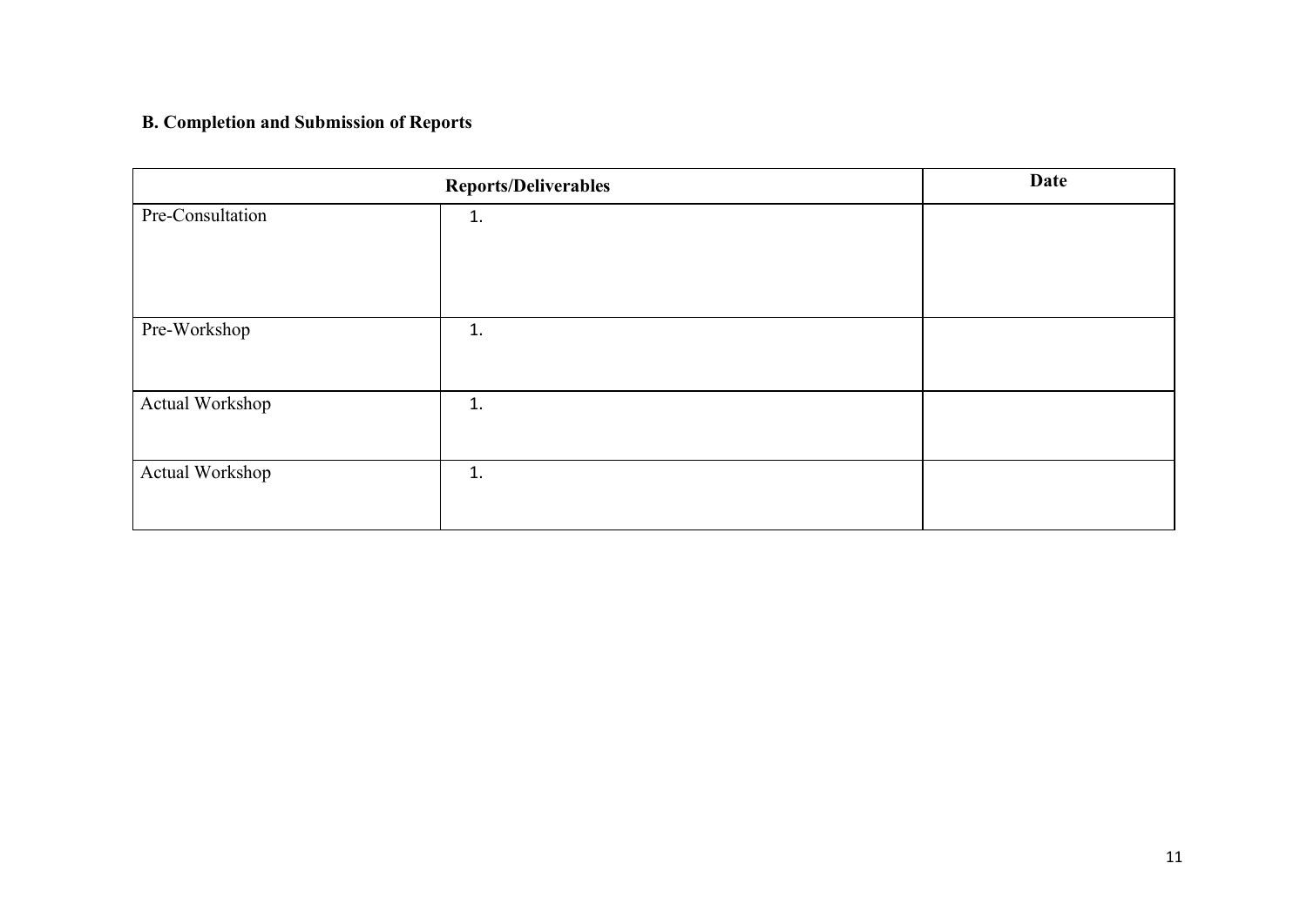#### **Notes for Consultants**

The following summarizes the content of the Financial Proposal.

#### **Cover Letter**

Use FPF 1. Financial Proposal Submission Form, which is an acknowledgment that, in preparation and submission of the Technical and Financial Proposals, Consultants have:

- (a) followed the applicable rules and guidelines indicated in this RFP;
- (b) not take any action which is or constitutes a corrupt, fraudulent, or coercive practice as defined in the applicable rules and guidelines; and
- (c) agrees to allow the Procuring Entity and the Funding Source, at their option, to inspect and audit all accounts, documents, and recordsrelating to its Proposal**/**Bid and the performance of the ensuing contract.

#### **Costs of Consulting Services**

Use FPF 2. Summary of Costs; FPF 3. Breakdown of Price per Activity

; FPF 4. Breakdown of Remuneration per Activity; FPF 5. Reimbursable per Activity

; and FPF 6. Miscellaneous Expenses.

#### **REMINDERS:**

**(a) Consultants are advised to follow the instructions below in filling out the FPFs**

| FPF <sub>1</sub> | Indicate the base financial proposal and the<br>estimated taxes in word and figure                                       |
|------------------|--------------------------------------------------------------------------------------------------------------------------|
| FPF <sub>2</sub> | The amounts, i.e., base financial proposal and local<br>taxes, must be consistent with the amounts<br>indicated in FPF 1 |
| FPF 3 to FPF 6   | its<br>Indicate<br>both the<br>base<br>proposal<br>and<br>corresponding local taxes                                      |

**(b) Ensure that all amounts in the FPFs are consistent and should not exceed the ABC**.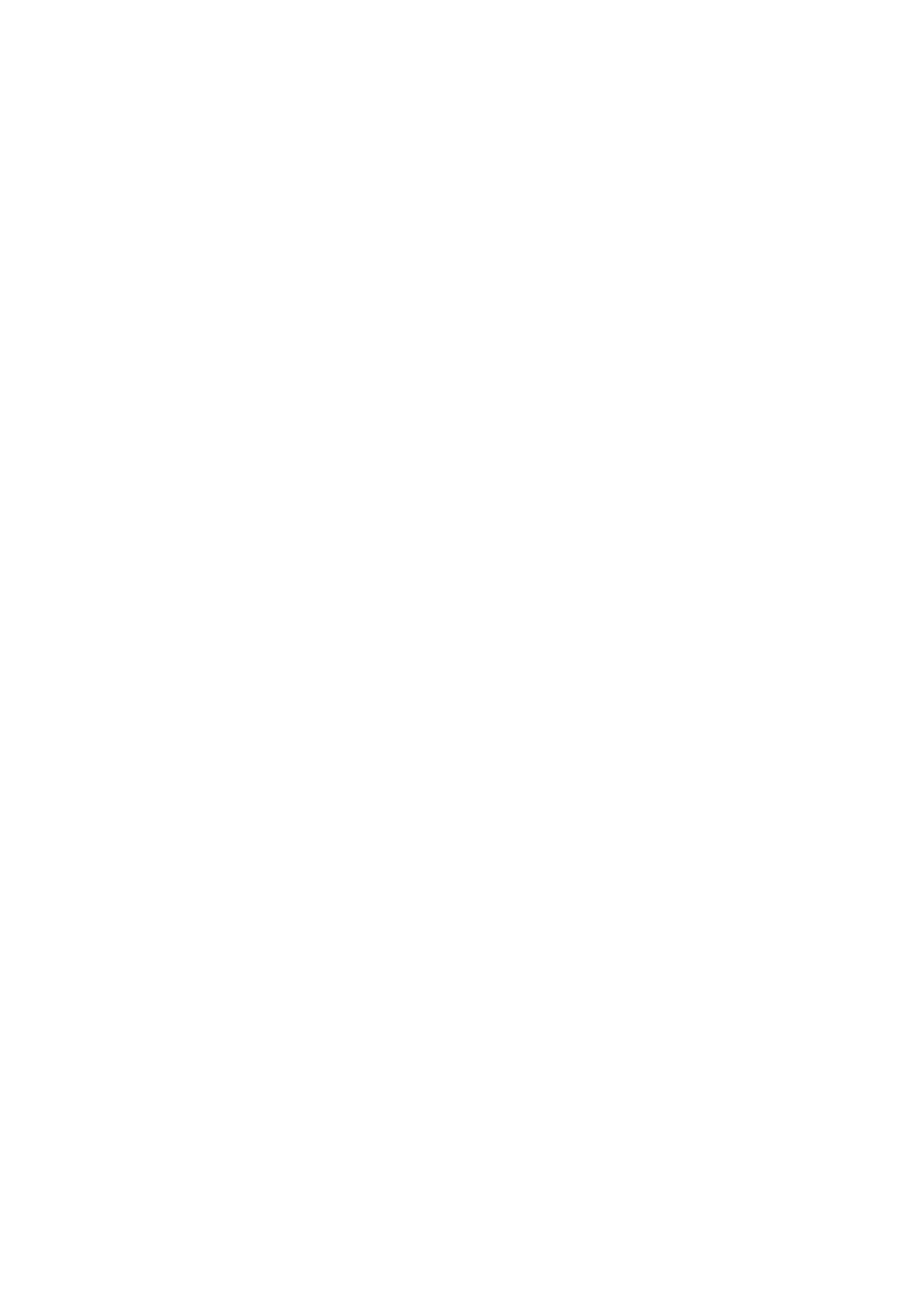#### *[Date]*

*[Name and address of the Procuring Entity]*

Ladies/Gentlemen:

We, the undersigned, offer to provide the consulting services for *[Title of Project]* under your Bidding Documents dated *[insert date]* and our Bid (Technical and Financial Proposals). Our attached Financial Proposal is for the sum of the *amount in words and figures4 ]*. This amount is **exclusive** of the local taxes, which we have estimated at *[amount(s) in words and figures5]*.

Our Financial Proposal shall be binding upon us subject to the modifications resulting from Contract negotiations, up to the expiration of the bid validity period<sup>6</sup>, *i.e.*, *[Date]*.

We acknowledge and accept the Procuring Entity's right to inspect and audit all records relating to our proposal/bid irrespective of whether we enter into a contract with the Procuring Entity as a result of this proposal/bid.

We confirm that we have read, understood, and accept the contents of the Request for Proposal (RFP) and Terms of Reference (TOR), the provisions relating to the eligibility of Consultant and the applicable guidelines for the procurement rules of the Funding Source, any Bid bulletins issued and other attachments and inclusions included in the Bidding Documents sent to us.

We understand you are not bound to accept any Bid you receive.

Yours sincerely, Authorized Signature: Name and Title of Signatory: Name of Firm: Address:

*<sup>4</sup> Indicate the amount of Base Financial Proposal. Bidder should indicate base financial proposal in words and in figures.*

*<sup>5</sup> Indicate the amount of Estimated Local Taxes in words and in figures.*

*<sup>6</sup> Note: Section 28.1 of the 2016 Revised IRR of RA 9184*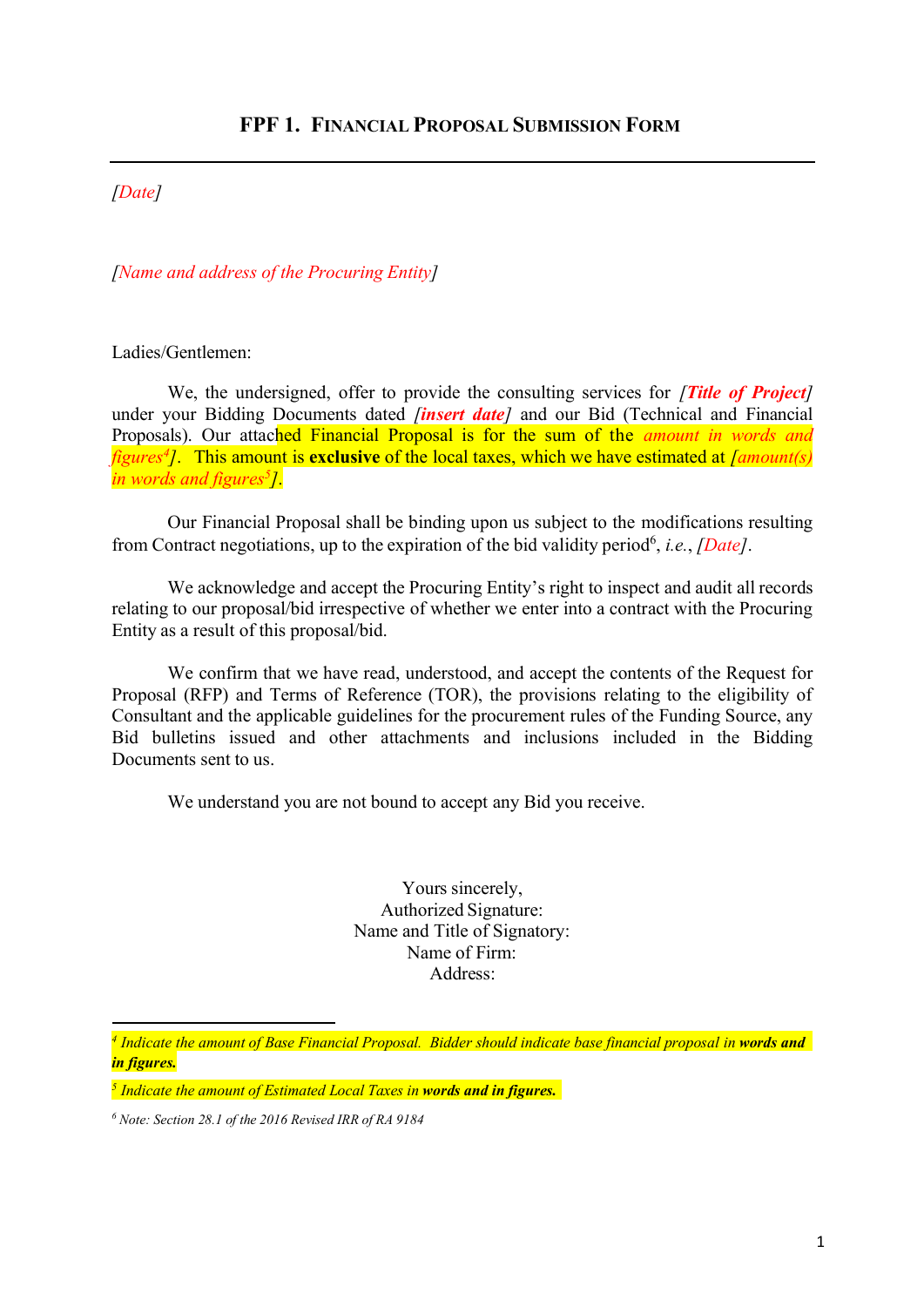**FPF 2. Summary of Costs7**

| Costs                                                  | Currency(ies) $8$ | Amount in Philippine Peso |
|--------------------------------------------------------|-------------------|---------------------------|
| <b>Subtotal/Base Financial Proposal</b><br>Local Taxes |                   |                           |
| <b>Total Amount of Financial Proposal</b>              |                   |                           |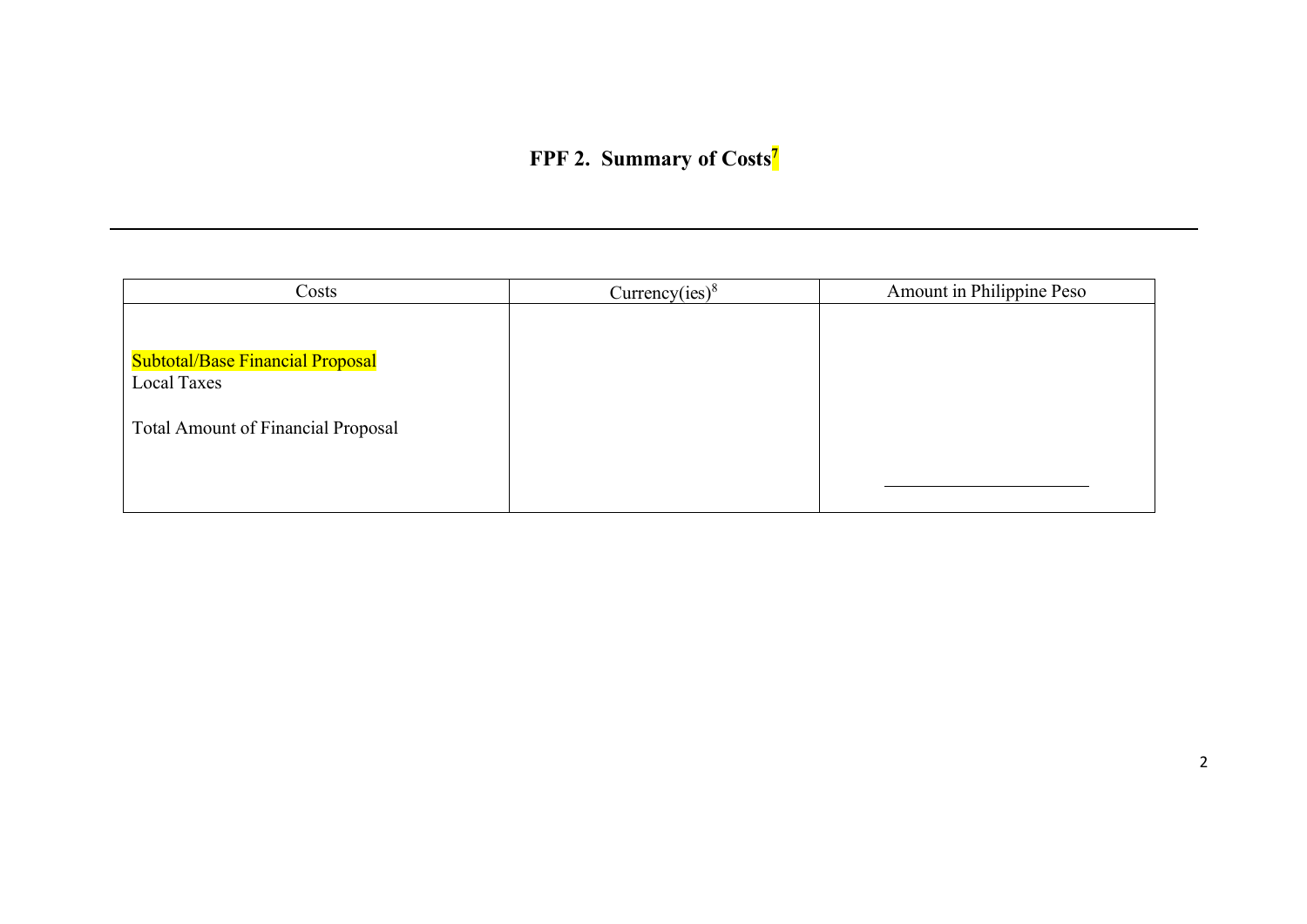# **FPF 3. Breakdown of Price per Activity9**

| Activity No.:                                                      | Activity No.:      | Description:              |
|--------------------------------------------------------------------|--------------------|---------------------------|
| Price Component                                                    | Currency(ies) $10$ | Amount in Philippine Peso |
| Remuneration<br>Reimbursable<br>Miscellaneous Expenses<br>Subtotal |                    |                           |

*<sup>9</sup> Include amounts for local taxes*

<sup>&</sup>lt;sup>10</sup> In cases of contracts involving foreign, consultants, indicate the exchange rate used.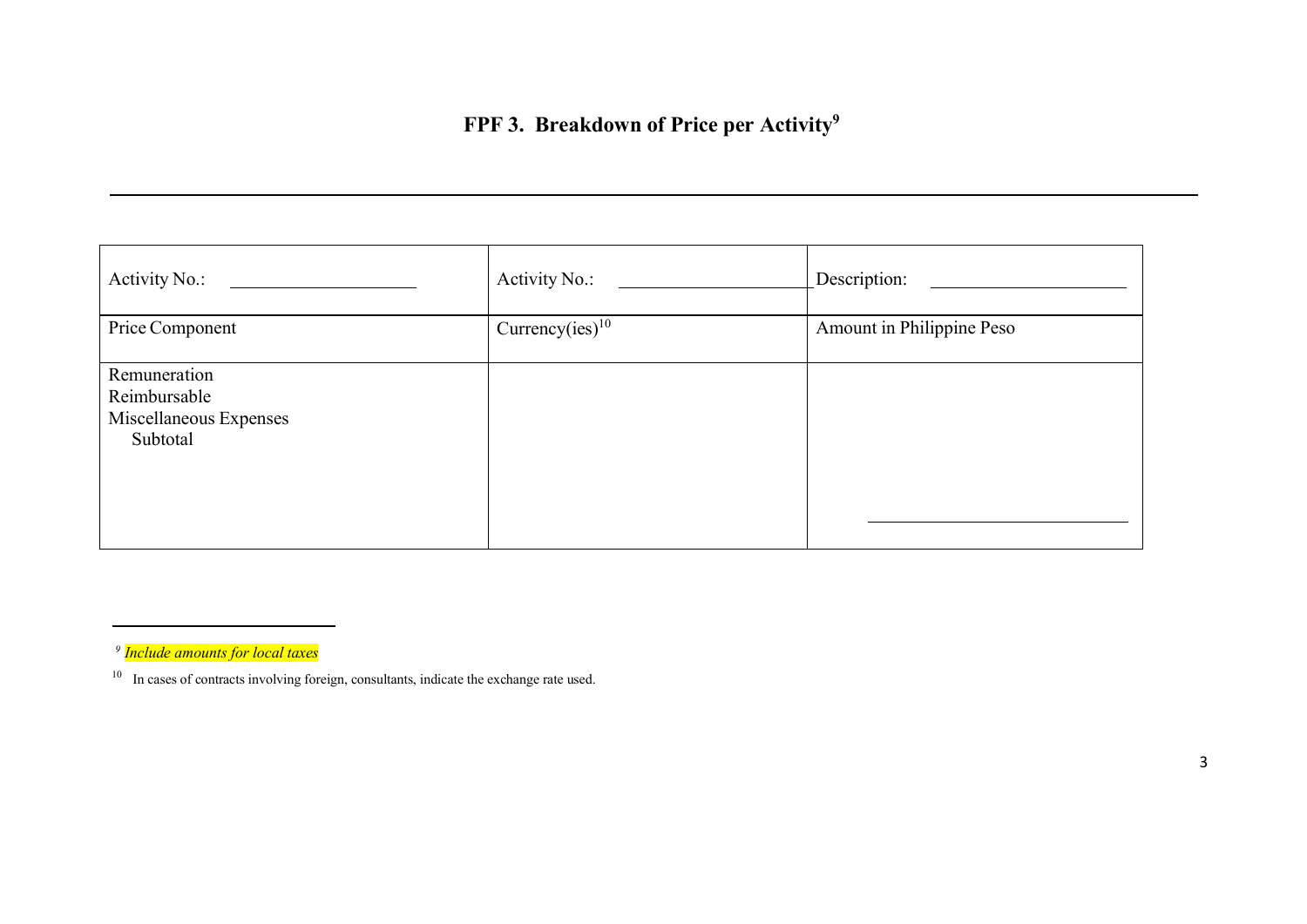# **FPF 4. Breakdown of Remuneration per Activity11**

| Activity No.                                                      | Name:    |                     |                                    |        |
|-------------------------------------------------------------------|----------|---------------------|------------------------------------|--------|
| Names                                                             | Position | Input <sup>12</sup> | Remuneration<br>Currency(ies) Rate | Amount |
| Regular staff<br>Local staff<br>Consultants<br><b>Grand Total</b> |          |                     |                                    |        |

*<sup>11</sup> Include amounts for local taxes*

<sup>12</sup> Staff months, days, or hours as appropriate.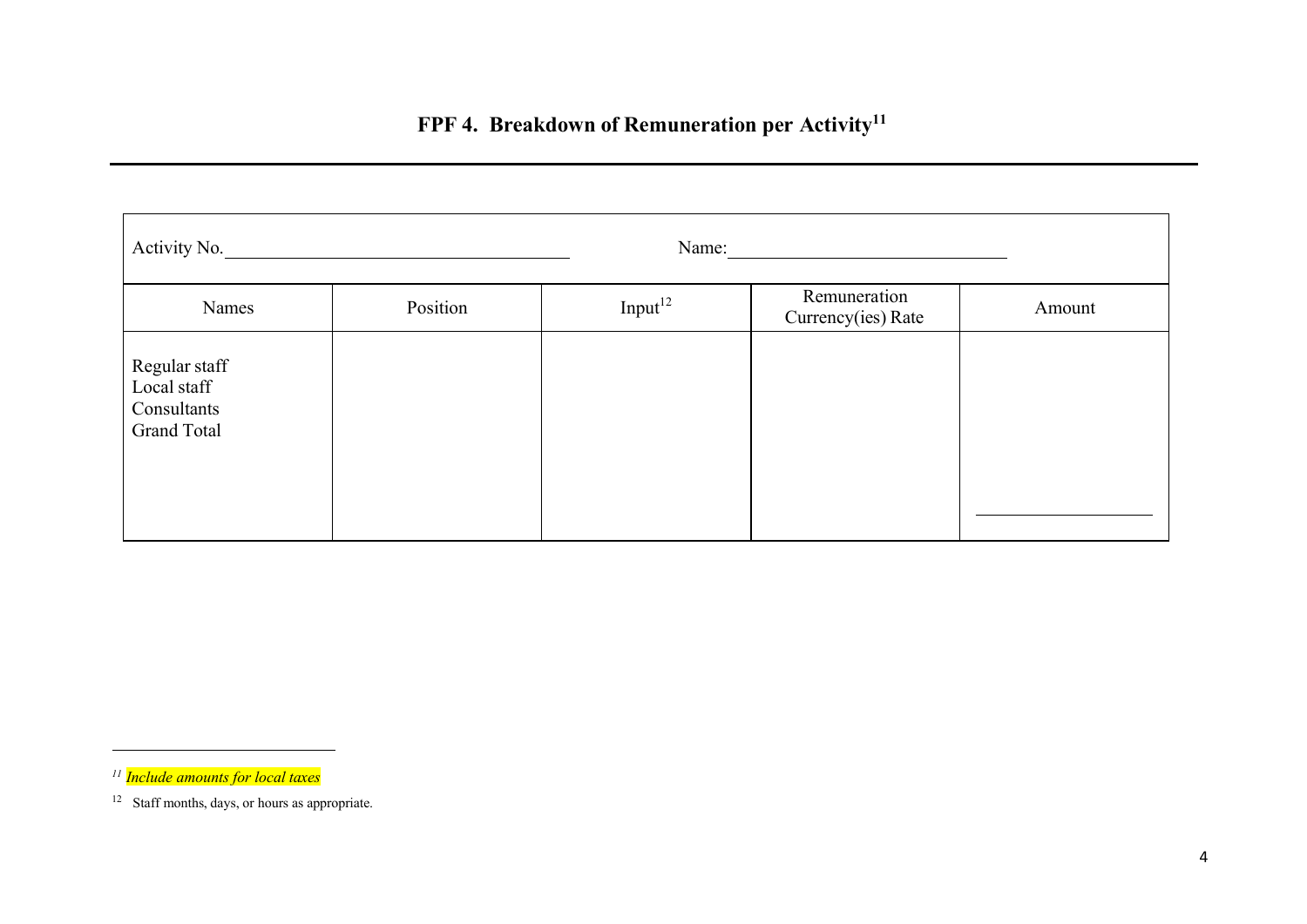## **FPF 5. Reimbursable per Activity13**

Activity No: Name: Name: Name: Name: Name: Name: Name: Name: Name: Name: Name: Name: Name: Name: Name: Name: Name: Name: Name: Name: Name: Name: Name: Name: Name: Name: Name: Name: Name: Name: Name: Name: Name: Name: Name:

| No. | Description                                       | Unit | Quantity | Unit Price In | <b>Total Amount In</b> |
|-----|---------------------------------------------------|------|----------|---------------|------------------------|
| Ι.  | International flights                             | Trip |          |               |                        |
|     |                                                   |      |          |               |                        |
| 2.  | Miscellaneous travel expenses                     | Trip |          |               |                        |
| 3.  | Subsistence allowance                             | Day  |          |               |                        |
| 4.  | Local transportation costs <sup>14</sup>          |      |          |               |                        |
| 5.  | Office rent/accommodation/<br>clerical assistance |      |          |               |                        |
|     | <b>Grand Total</b>                                |      |          |               |                        |

*<sup>13</sup> Include amounts for local taxes*

<sup>&</sup>lt;sup>14</sup> Local transportation costs are not included if local transportation is being made available by the Entity. Similarly, in the project site, office rent/accommodations/clerical assistance costs are not to be included if being made available by the Entity.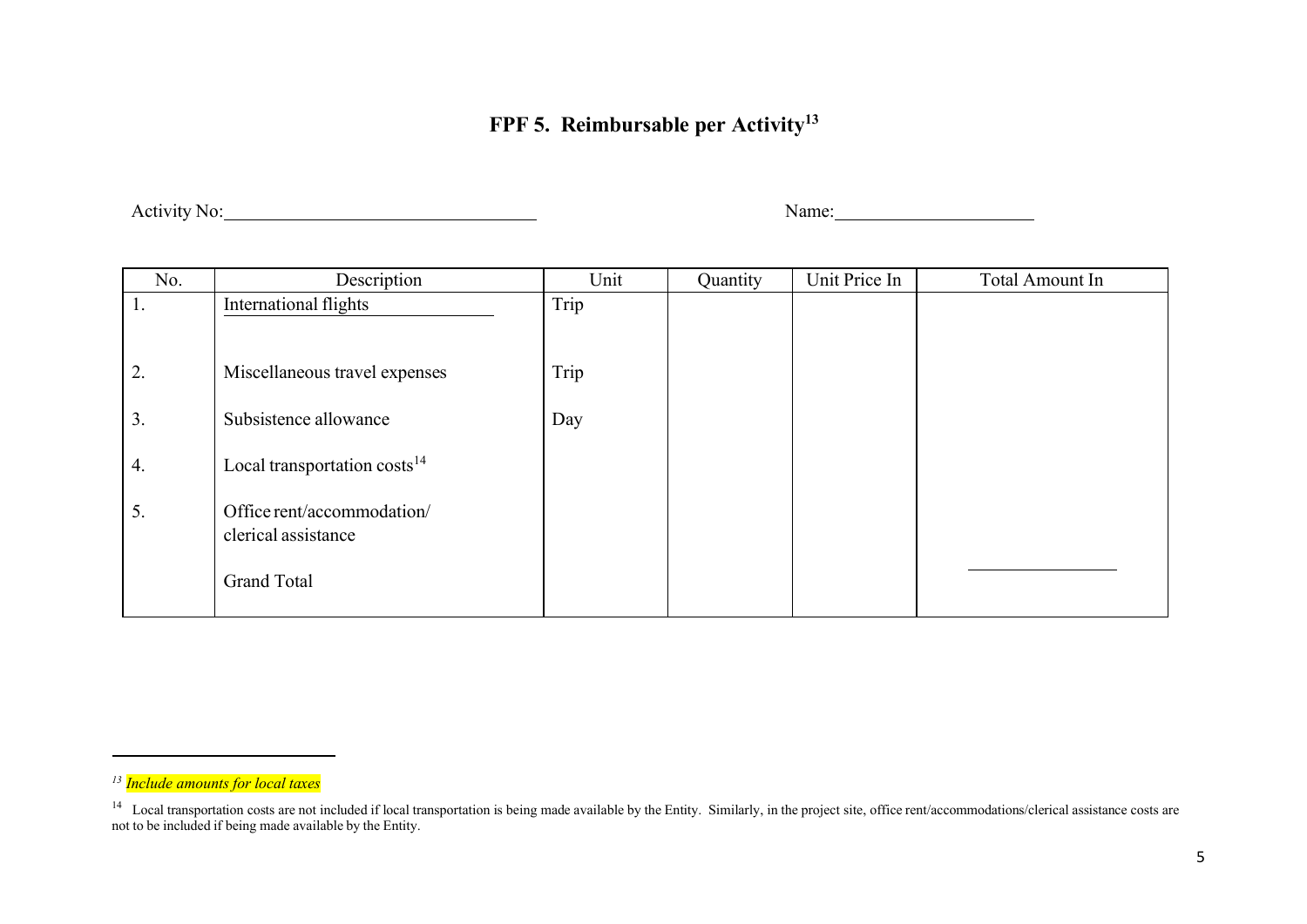# **FPF 6. Miscellaneous Expenses15**

Activity No. **Activity Name:** 

| No. | Description                                                                                             | Unit | Quantity | <b>Unit Price</b> | Total<br>Amount |
|-----|---------------------------------------------------------------------------------------------------------|------|----------|-------------------|-----------------|
| 1.  | Communication costs between<br>and<br>(telephone, telegram, telex)<br>Drafting, reproduction of reports |      |          |                   |                 |
| 2.  | Equipment: vehicles, computers, etc.<br>Software<br><b>Grand Total</b>                                  |      |          |                   |                 |
| 3.  |                                                                                                         |      |          |                   |                 |
| 4.  |                                                                                                         |      |          |                   |                 |

*<sup>15</sup> Include amounts for local taxes*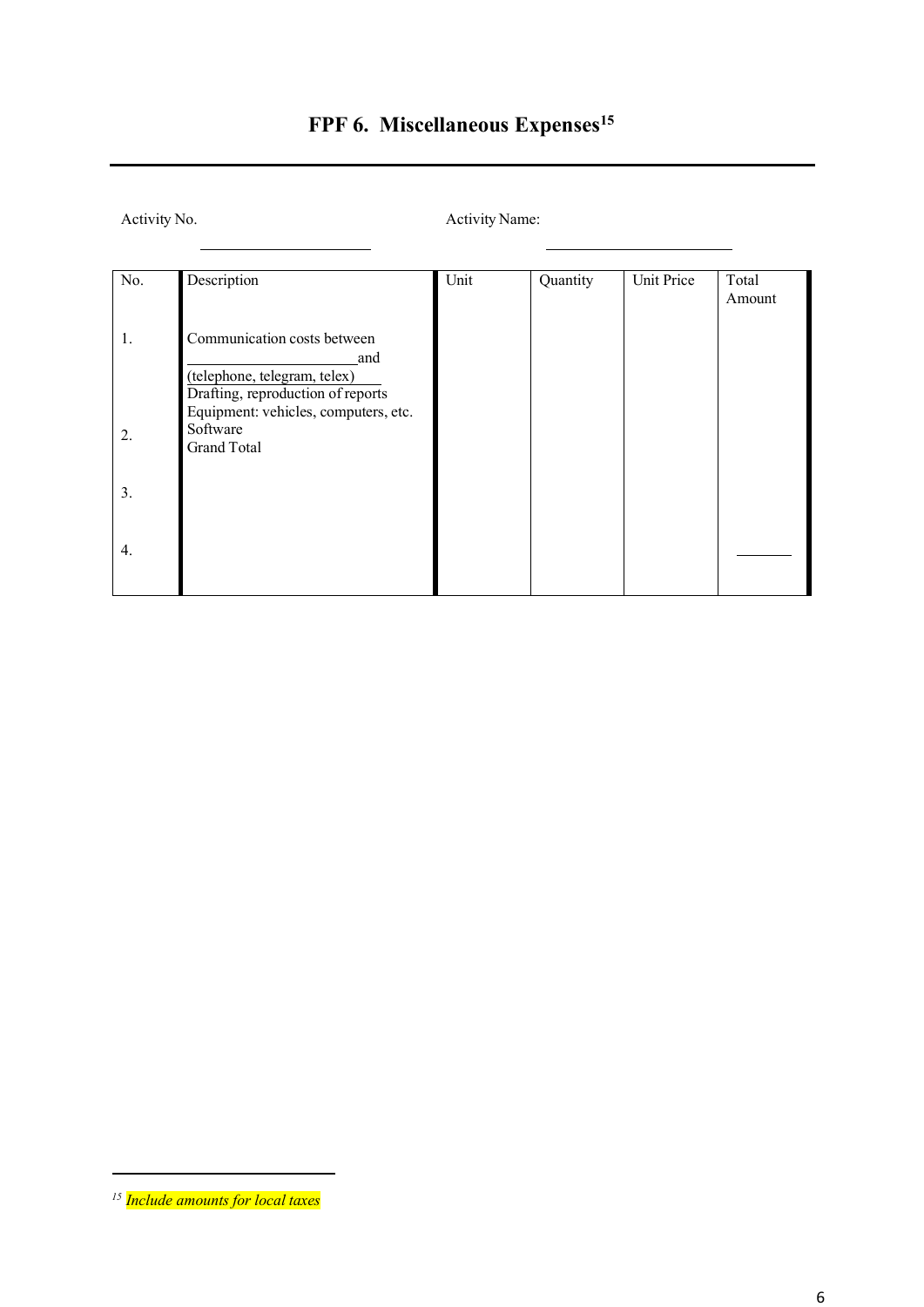### **FPF 1. FINANCIAL PROPOSAL SUBMISSION FORM**

#### *1 February 2022*

*CALABARZON Regional Development Council through the National Economic and Development Authority Region IV-A Barangay Milagrosa (Tulo), Calamba City Laguna*

#### Ladies/Gentlemen:

We, the undersigned, offer to provide the consulting services to facilitate the *Conduct of the Strategic Planning Workshop* under your Bidding Documents dated *January 12, 2022,* and our Bid (Technical and Financial Proposals). Our attached Financial Proposal is for the sum of *Three Hundred Thousand Pesos (PhP300,000.00).* This amount is exclusive of the local taxes, which we have estimated at *Fifty-Three Thousand Five Hundred Seventy-One Pesos and 43/100 (PhP53,571.43).*

Our Financial Proposal shall be binding upon us subject to the modifications resulting from Contract negotiations, up to the expiration of the bid validity period16, *i.e.*, *June 1, 2022*

We acknowledge and accept the Procuring Entity's right to inspect and audit all records relating to our proposal/bid irrespective of whether we enter into a contract with the Procuring Entity as a result of this proposal/bid.

We confirm that we have read, understood, and accept the contents of the Request for Proposal (RFP) and Terms of Reference (TOR), the provisions relating to the eligibility of Consultant and the applicable guidelines for the procurement rules of the Funding Source, any Bid bulletins issued and other attachments and inclusions included in the Bidding Documents sent to us.

We understand you are not bound to accept any Bid you receive.

Yours sincerely,

**Mr. Juan Dela Cruz** (*signature above name*) President

*<sup>16</sup> Note: Section 28.1 of the 2016 Revised IRR of RA 9184*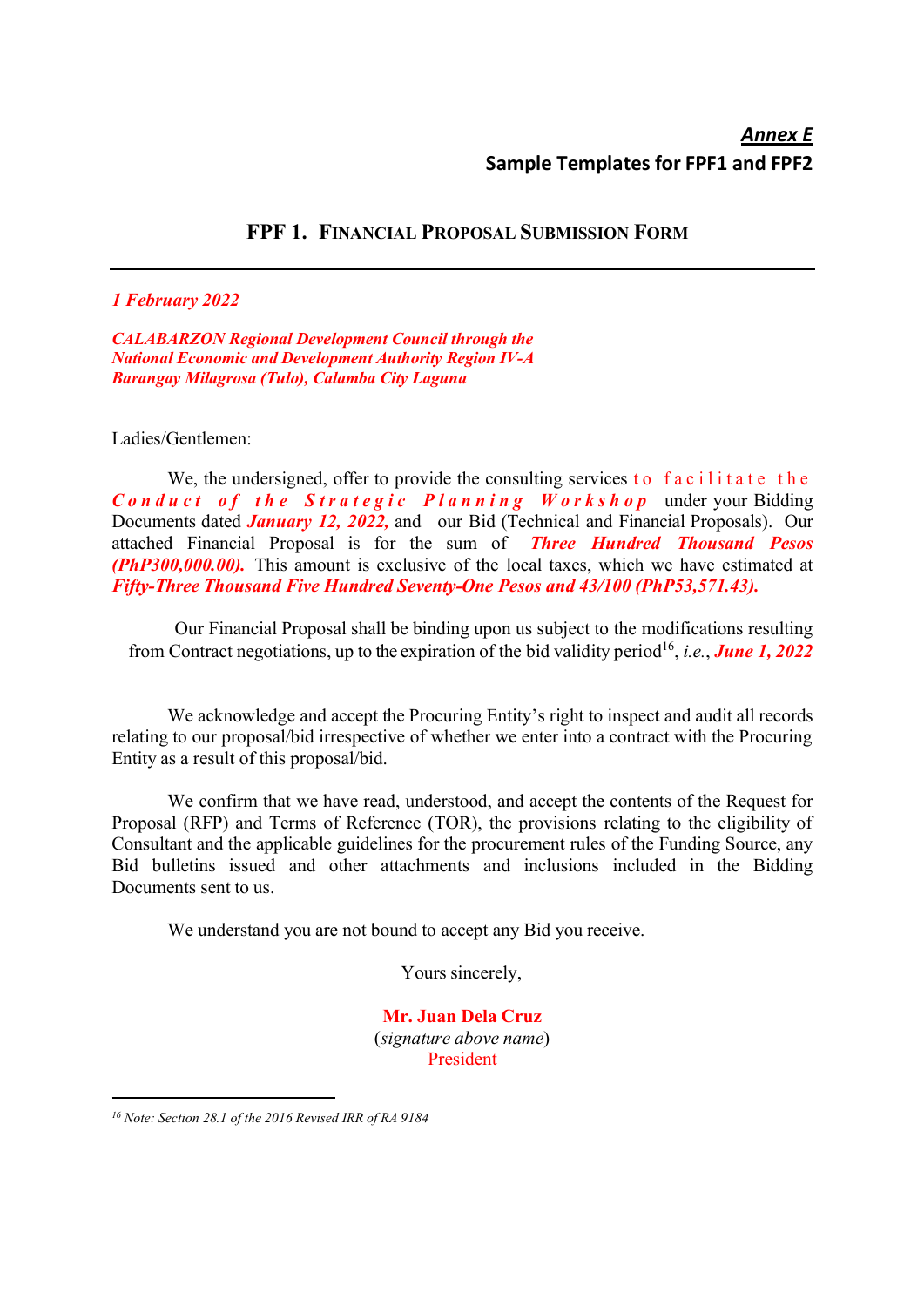#### **ABC Consultancy Pasig City**

# **FPF 2. Summary of Costs**

| Costs                                           | Currency(ies) $17$ | Amount in Philippine Peso |
|-------------------------------------------------|--------------------|---------------------------|
|                                                 |                    |                           |
| Subtotal/Base Financial Proposal<br>Local Taxes |                    | 300,000.00                |
| <b>Total Amount of Financial Proposal</b>       |                    | 53,571.43                 |
|                                                 |                    | 246,428.57                |
|                                                 |                    |                           |

<sup>&</sup>lt;sup>17</sup> In cases of contracts involving foreign consultants indicate the exchange rate used.